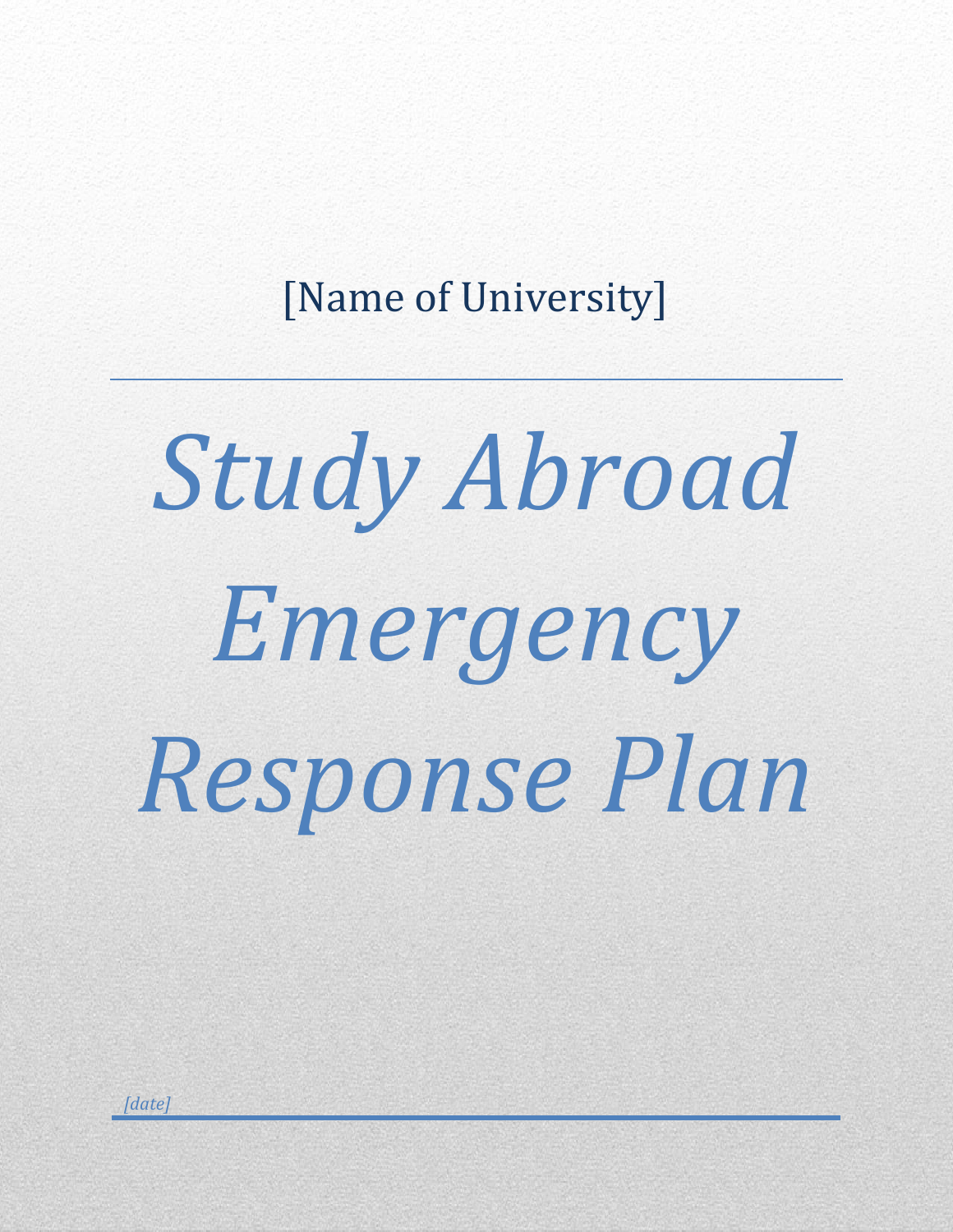# **STUDY ABROAD EMERGENCY RESPONSE PLAN**

| <b>Table of Contents</b>                                             | Page           |
|----------------------------------------------------------------------|----------------|
| <b>Opening Statement</b>                                             | $\overline{2}$ |
| Definitions for Users                                                | $\overline{2}$ |
| Responsibilities Prior to Departure                                  | 4              |
| <b>Responsibilities During Program Operation</b>                     | 5              |
| <b>Responsibilities for Program Management</b>                       | 5              |
| <b>Real Emergency Protocol</b>                                       | 6              |
| SUNY [campus name] Campus Contact List                               | 8              |
| Perceived Emergency Protocol                                         | 9              |
| <b>CIP Emergency Cell Phone Protocol</b>                             | 10             |
| <b>Emergency Resources</b>                                           | 11             |
| <b>Insurance Information</b>                                         | 11             |
| Emergency Call Response Kit: Incoming Emergency Call Protocol        | 12             |
| Emergency Call Response Kit: Incoming Emergency Call Incident Form   | 13             |
| Emergency Call Response Kit: CIP First Responders Contact List       | 14             |
| Real Emergencies and their Procedures                                | 15             |
| Major Crisis (Human or Natural Disaster)                             | 15             |
| <b>Participant Fatality</b>                                          | 16             |
| Serious Physical Illness or Injury; Assault (Physical and/or Sexual) | 17             |
| <b>Serious Mental Illness</b>                                        | 19             |
| <b>Missing Participant</b>                                           | 21             |
| Arrest                                                               | 22             |
| Partner/Program Contact List                                         | Attachment     |
| <b>SUNY Contact List</b>                                             | Attachment     |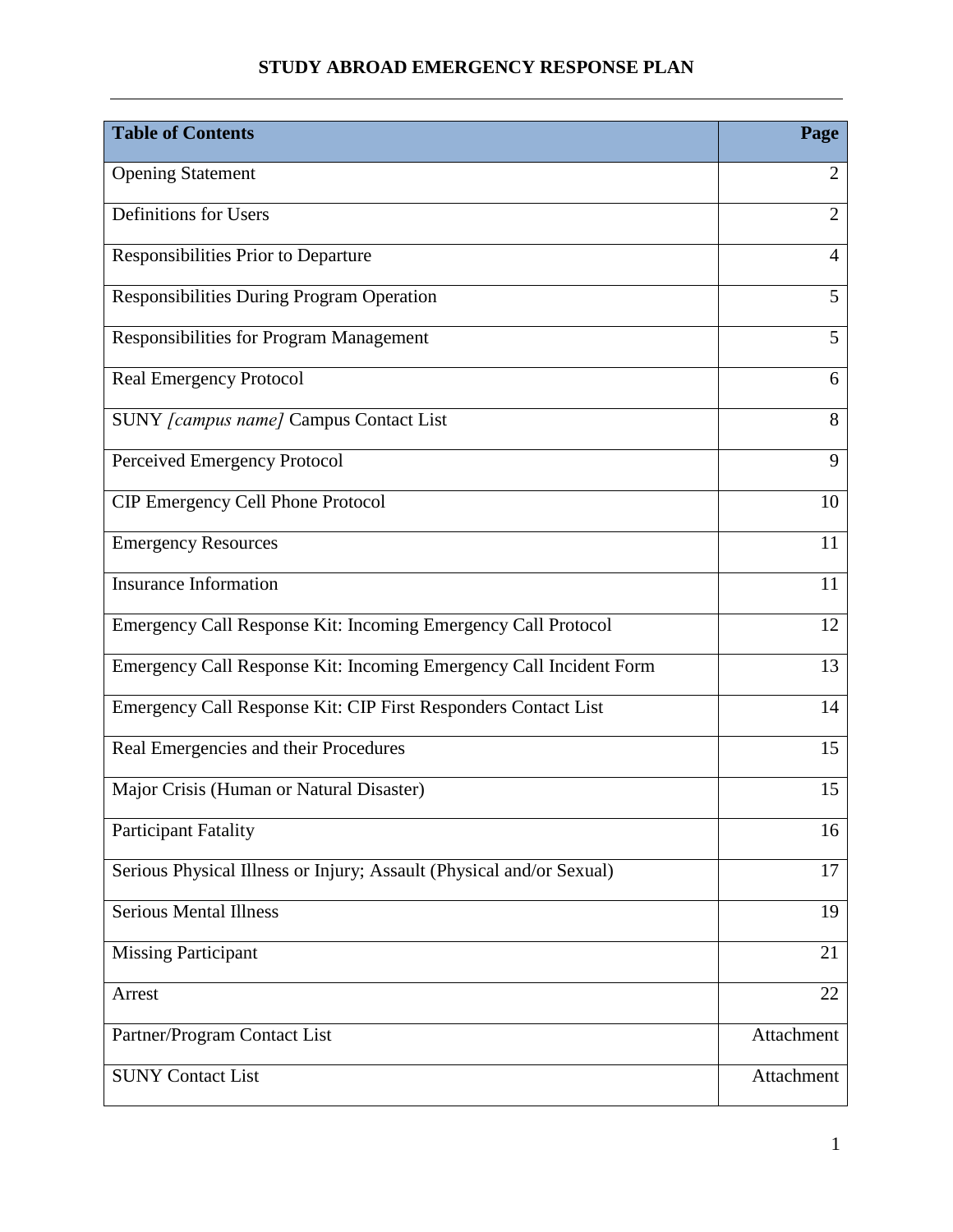#### **OPENING STATEMENT**

The Center for International Programs (CIP) at SUNY *[campus name]* is responsible for the management of the Emergency Response Plan (ERP) for participants in SUNY *[campus name]* study abroad, exchange, and other international education programs. SUNY *[campus name]* students also have the option of participating in overseas academic programs administered by other SUNY campuses. This Emergency Response Plan will apply to any student on a SUNY *[campus name]*-administered study abroad program regardless of the student's home campus.

SUNY *[campus name]* students on non-*[campus name]* study abroad programs are covered under the administering campus' Emergency Response Plan.

#### **Purpose**

The Center for International Programs at SUNY *[campus name]* strives to provide a safe and healthy educational experience for participants in our programs. These guidelines, procedures, and protocols are critical to effectively managing emergencies, real or perceived, while students and faculty are abroad.

It is important to note that if the laws, rules, regulations, and/or procedures of the host country or institution are different from any of the guidelines found in this ERP, the host country protocol will prevail in the case of emergencies and supersede the guidelines contained in this document.

#### **Operating Principle**

The highest priority for the Center for International Programs at SUNY *[campus name]* is the safety and well-being of all participants. We will use all reasonable measures for responding to an emergency, whether real or perceived, as defined in the plan.

#### **Plan Activation**

The CIP at SUNY *[campus name]* will handle emergencies according to the guidelines listed below, except when dictated by circumstances emanating from agencies outside the control of SUNY *[campus name]*, e.g., the U.S. Department of State or the Centers for Disease Control.

#### **DEFINITIONS FOR USERS**

**CIP:** The Center for International Programs

**CIP Staff:** Designated on-campus administrative staff in the CIP and designated oncampus Emergency Response Staff at SUNY *[campus name]* (see First Responder Contact Information).

**Participant:** All students, faculty and staff who are involved with a program abroad.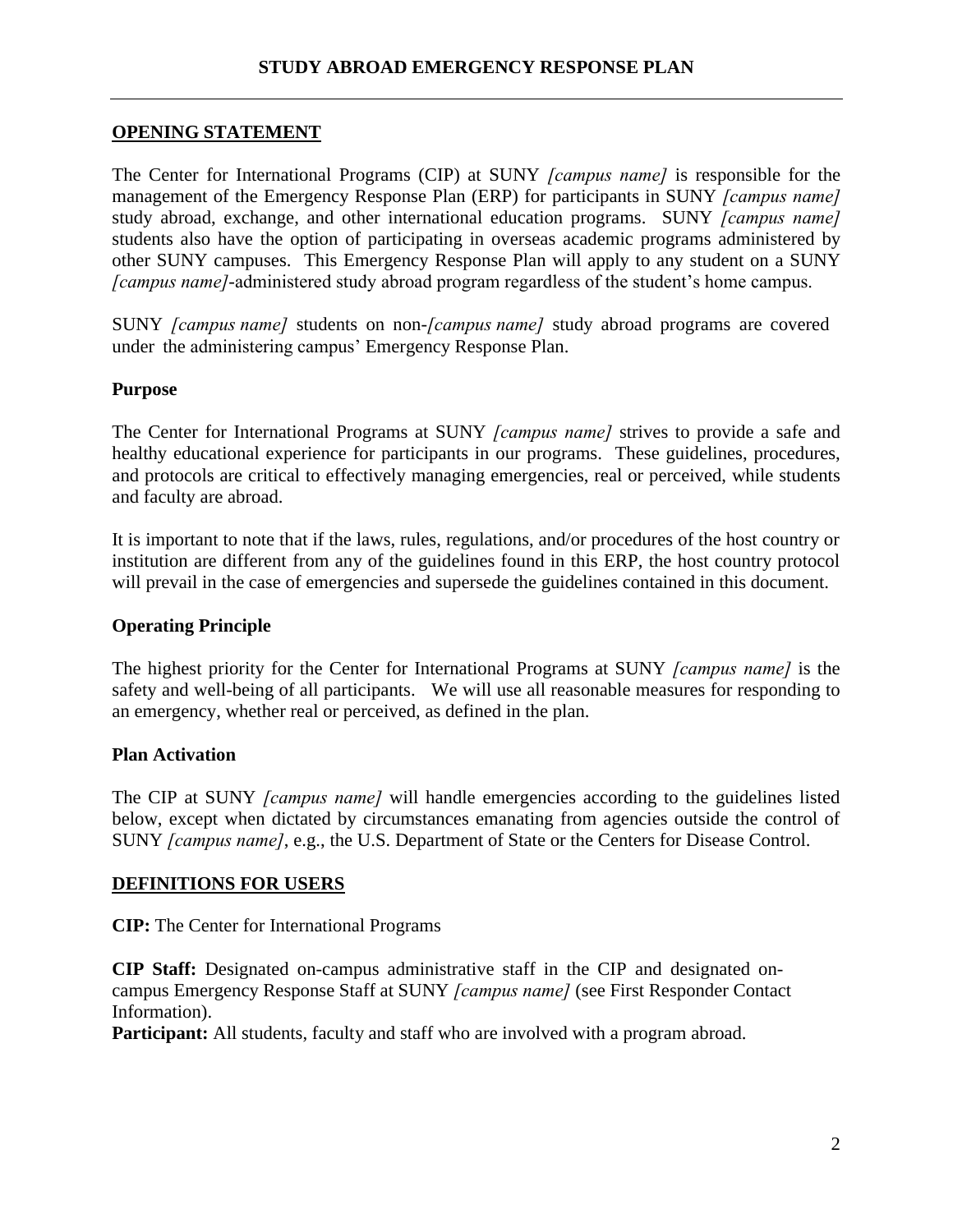**Faculty Director**: SUNY *[campus name]* faculty member appointed as the institutional representative whose function is to oversee and direct the day-to-day operation of a designated SUNY *[campus name]*-sponsored study abroad program.

**Overseas Staff**: Individuals such as a resident director or international office staff who act as an institutional liaison in multifaceted ways to operate programs, including duties such as participant placement in dormitories or local housing, cultural excursions, host family recruitment, crisis intervention and/or other duties related to on-going logistics of participant needs in host country.

**Host Institution:** Overseas organization that assists *[campus name]* with the on-site delivery of programs.

**Partner Institution:** Higher education institution overseas with which SUNY *[campus name]* has a signed Memorandum of Understanding (MOU) or Exchange Student Agreement to oversee students of SUNY *[campus name]* study abroad programs either as exchange, individual, or group program participants.

**Procedure:** A protocol that is followed when an emergency, whether real or perceived, happens to participants while abroad to reduce the level of risk or provide assistance for the safety of participants.

**Mental illnesses** are medical conditions that disrupt a person's thinking, feeling, mood, ability to relate to others and daily functioning.…mental illnesses are medical conditions that often result in a diminished capacity for coping with the ordinary demands of life, as defined by NAMI (National Alliance on Mental Illness).

**Real Emergencies** are those situations that pose a genuine and sometimes immediate risk to, or have already disturbed, the safety and well-being of study abroad program participants. Emergencies include those situations involving a single program participant, multiple program participants, or all program participants.

*These include but are not limited to the following specific situations:*

- Major Alert Category: Situations affecting multiple participants or entire program
	- o Political/civil unrest
	- o Terrorist activity or threat
	- o Natural or human disaster (e.g. earthquake, flood, hurricane, fire, or nuclear incident)
- Death
- Serious physical illness/injury
- Serious mental illness(including attempted suicide, mental health issues)
- Assault (physical/sexual)
- $\bullet$  Missing participant(s)
- Arrest
- Incapacitated Program Faculty/Resident Director(s)
- Major accidents, involving transportation or equipment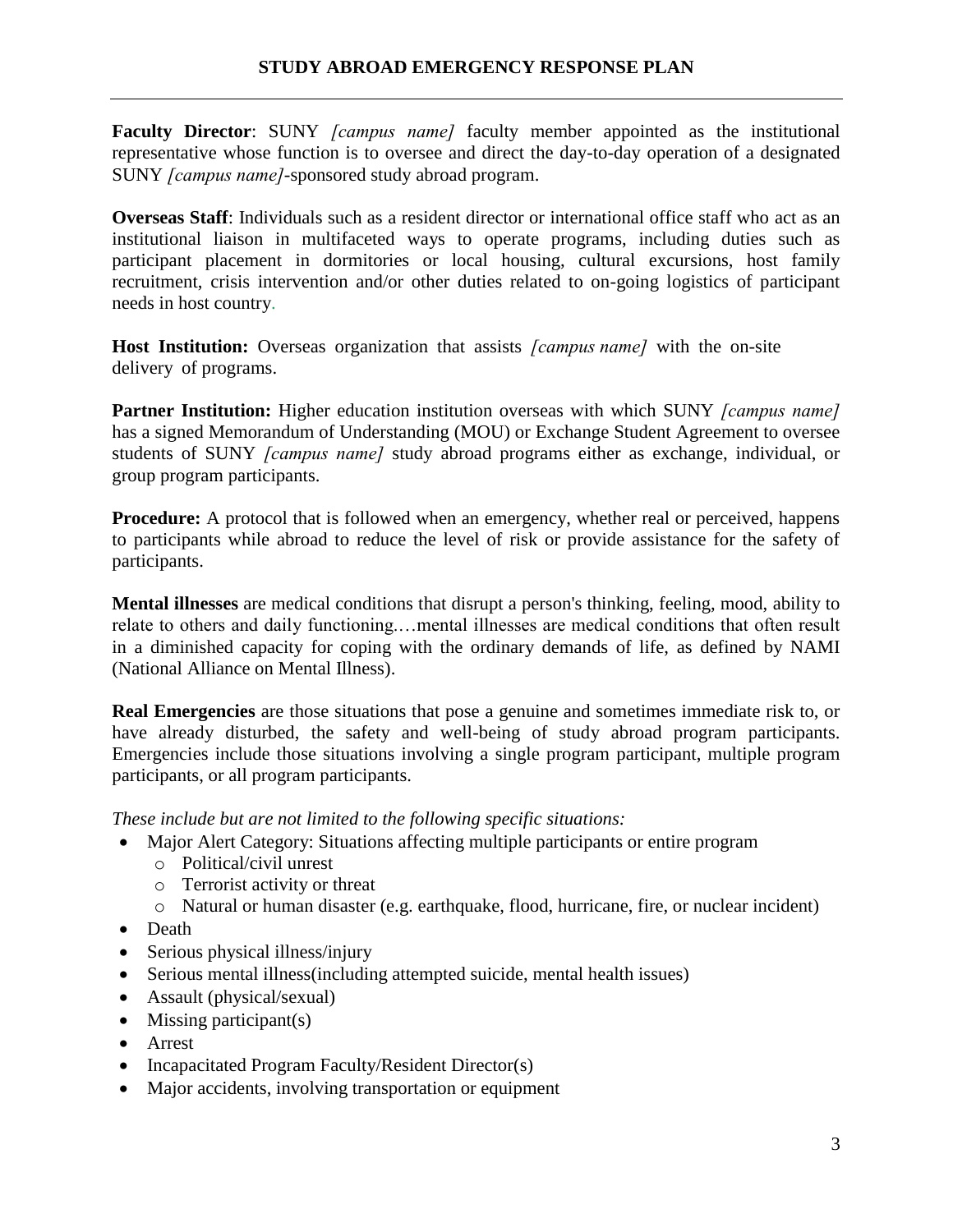**Perceived Emergencies** are situations that are not life-threatening, although it does cause concern, stress, and inconvenience in the life of the program participants, multiple program participants, or all program participants.

Do note that, in some cases, particularly those involving substance abuse, it is possible for a perceived emergency to become a life-threatening real emergency.

*Some examples of perceived emergencies include:* 

- Lost/Stolen passport
- Problems with travel documents, such as visas
- Pick-pocketing/robbery/burglary
- Sickness
- Non-compliance issues that do not result in harm to self or others but may include behavior that could jeopardize the reputation of the program and/or that of SUNY *[campus name]*
- Alcohol/Drug Abuse
- Judiciary/Violations of Campus Regulations Infractions
- Transportation delays and strikes

#### **Determination whether or not the reported incident is an emergency**

The CIP staff member responding to the emergency at SUNY *[campus name]* will begin management of the incident. Through consultation with the on-site person reporting the emergency, the CIP staff member will make an assessment of the situation, based on all the available information. The definition of the emergency as "real" or "perceived" will guide in this decision.

#### **RESPONSIBILITES PRIOR TO DEPARTURE**

#### **The Center for International Programs will:**

- Provide mandatory pre-departure orientation that includes topics such as: Expectations; Cultural Adjustment; Academic Adjustment; Budgeting; Health, Safety and the Law Abroad; Insurance; and Emergencies Abroad.
- Provide students with additional study abroad information through their application in the 'Learning Content' section. This information includes mandatory readings, on-line cultural training through *What's Up With Culture?* and assessments based on the readings.
- Provide participants with emergency cards and relevant emergency numbers
- Provide faculty leaders with training in emergency protocols prior to departure.
- Provide faculty leaders with student passport copies, relevant health information and emergency contacts
- Provide Faculty Leaders with health and emergency insurance coverage while abroad.

#### **Faculty Leader, Resident Director and Partner/Host Institution will:**

- Submit on-site emergency contact information, complete itinerary, and Emergency Action Plan for the program to the CIP.
- Register on-line through the Smart Traveler Enrollment Program using the US State Department website and submit the confirmation page (Faculty Leader only).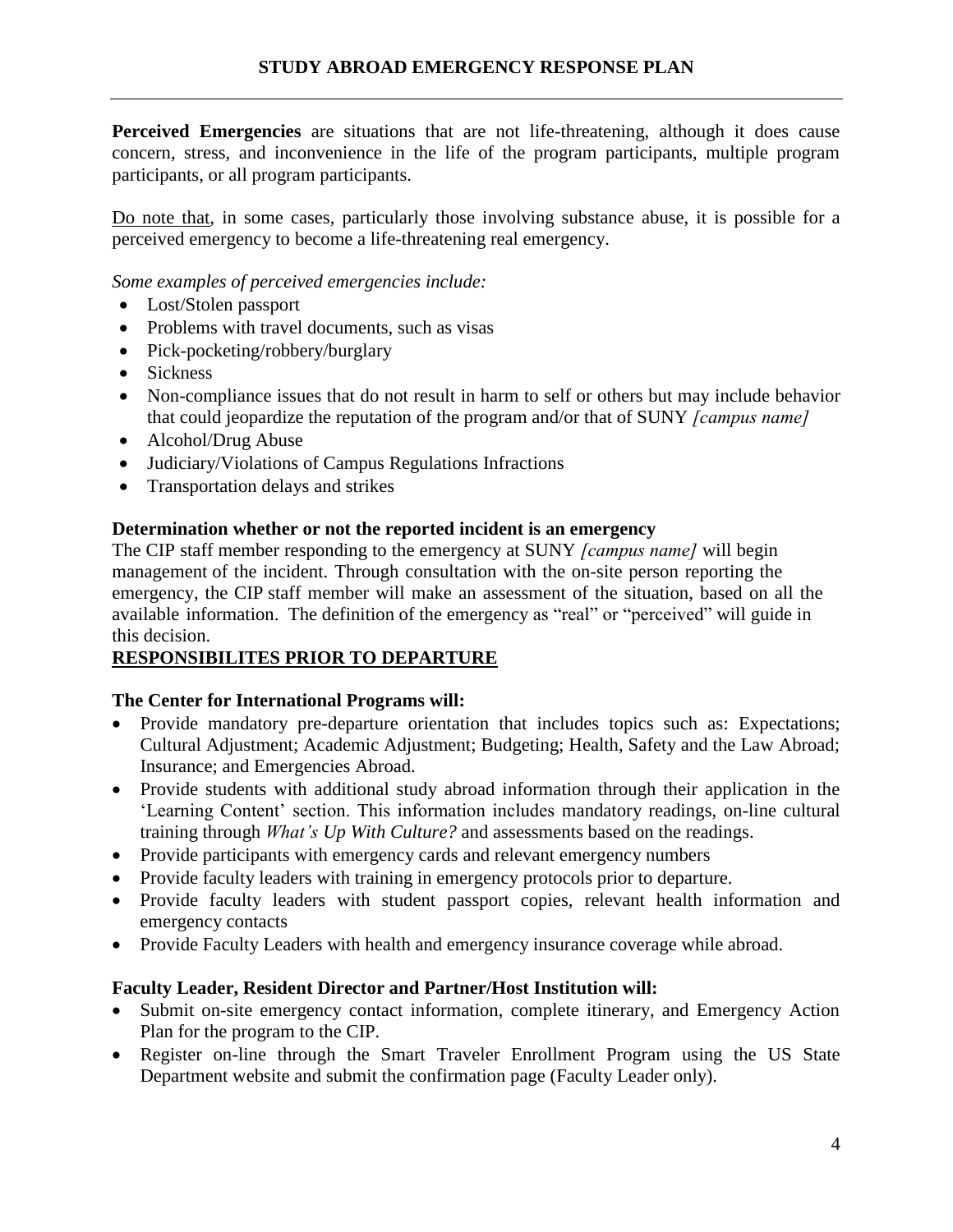• Provide a copy of their passport, emergency contact information and relevant health information to the CIP (Faculty Leader only).

# **Each Student Participant will:**

- Submit all Questionnaires, Material, and Signature documents.
- Complete the Learning Content and Assessment.
- Register on-line through the Smart Traveler Enrollment Program using the US State Department website and submit the confirmation page

# **RESPONSIBILITIES DURING OPERATION OF PROGRAM**

#### **The Center for International Programs will:**

- Maintain contact with faculty leaders/resident directors and students while abroad
- Maintain contact with host/partner institutions abroad
- Maintain contact on-campus Emergency Response Staff, as needed
- Maintain contact with home campus representative of non-SUNY *[campus name]* students

# **Faculty Leader, Resident Director and Partner/Host Institution will:**

- Provide site-specific orientation sessions to students.
- Inform student participants of on-site emergency contact
- Discuss emergency procedures with students (e.g., what happens if director is incapacitated).
- Provide regular updates to the CIP, including written incident reports.
- Implement on-site emergency action plan developed for program, as necessary.

# **Each Student Participant will:**

- Provide faculty leader/resident director and/or host/partner institution and the CIP with their contact information while in the host country
- Comply with SUNY *[campus name]* Regulations, Policies, and Procedures while in the program
- Remain aware of health, safety, and political climate in the host country
- Stay in communication with someone (CIP staff, overseas staff, parent, family member and/or friend) in home country and inform them of your independent travel plans.

# **RESPONSIBILITIES FOR PROGRAM MANAGEMENT**

# **The CIP Staff will:**

- Maintain the CIP website with updated information
- Monitor the US Department of State and the Overseas Consular Service's websites on the world situations regarding health and safety
- Monitor the Overseas Security Advisory Council's daily security news and digest
- Monitor announcements on SAFETI listserv, SECUSS-L listserv and the HTH Alerts listserv
- Maintain contact with host/partner institutions and service providers abroad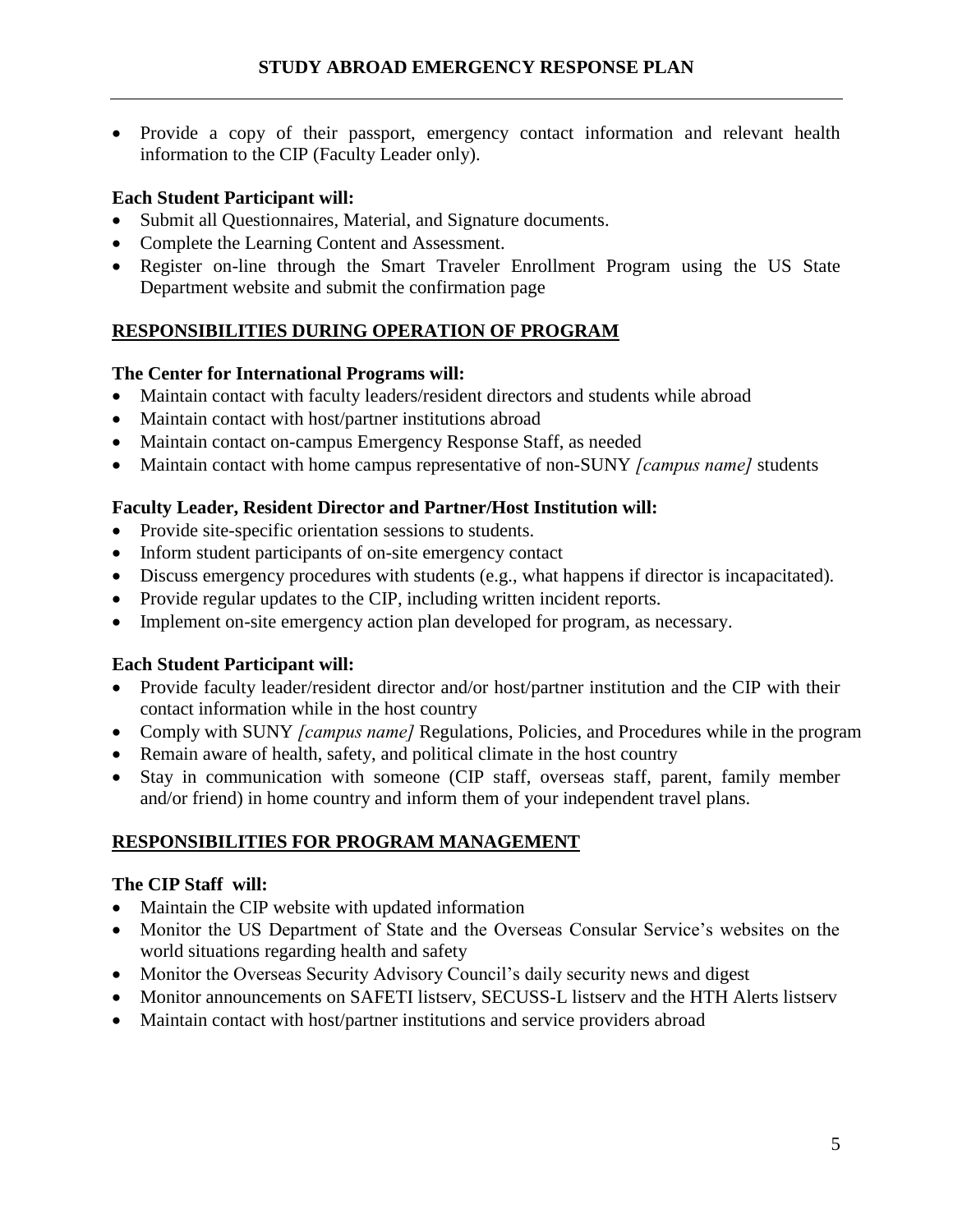# **REAL EMERGENCY PROTOCOL**

For Center for International Program Staff Managing Situation from SUNY *[campus name]* Campus

*In the case of a defined REAL emergency, the CIP staff member who receives the call should contact the Dean of the CIP immediately. If the Dean is unavailable, the next person on the protocol list should be contacted.*

From this point forward, the CIP staff member who began management of the emergency is no longer managing the situation. Management of the emergency is now under the Dean or designated staff member of the CIP.

#### **If the emergency affects all participants**:

- 1. The Dean of the CIP will consult with on-site personnel abroad and other contacts as appropriate to decide what action will be taken in response to the emergency.
- *2.* The Dean of the CIP will notify the necessary administrative positions using the SUNY *[campus name]* Office Contact list. *These positions will be contacted unless, in the reasonable judgment of the Dean, the emergency situation dictates that action be taken immediately without notifying or convening the above persons.*
- 3. The Dean of the CIP will communicate with the program advisor, faculty/resident director and partner/host institutions abroad. This communication will include a description of the course of action to be followed in responding to the program emergency. If possible, participants will be provided with verbal and written instructions appropriate to the situation. The Dean of the CIP may request that the program advisor, faculty/resident director, or partner/host institution abroad have all program participants acknowledge receipt of any written instructions and send the signed acknowledgement to the Dean of the CIP.
- 4. The Dean of the CIP will communicate the event and the response strategy to all pertinent parties.
- 5. Through further consultation with the appropriate administrative offices, the SUNY *[campus name]* crisis response protocol might be implemented.
- 6. All media inquiries to the CIP will be referred to the Director of Communication and Marketing (OCM) at SUNY *[campus name]*.
- 7. The Dean of the CIP will brief all CIP staff, related SUNY *[campus name]* offices, and appropriate offices of guest students from any participating SUNY institution at the next opportunity within regular office hours.

#### **If the emergency is particular to an individual participant:**

- 1. The Dean of the CIP will discuss with on-site personnel how the situation will be handled. The participant will be made aware that the family/emergency contact(s) they provided may be notified.
- 2. The Dean of the CIP or VP for Student Affairs will notify the family/emergency contact(s), as appropriate. The CIP will share information and the response plan with the emergency contacts.
- 3. If the situation warrants, the procedures applicable to an entire program may be followed.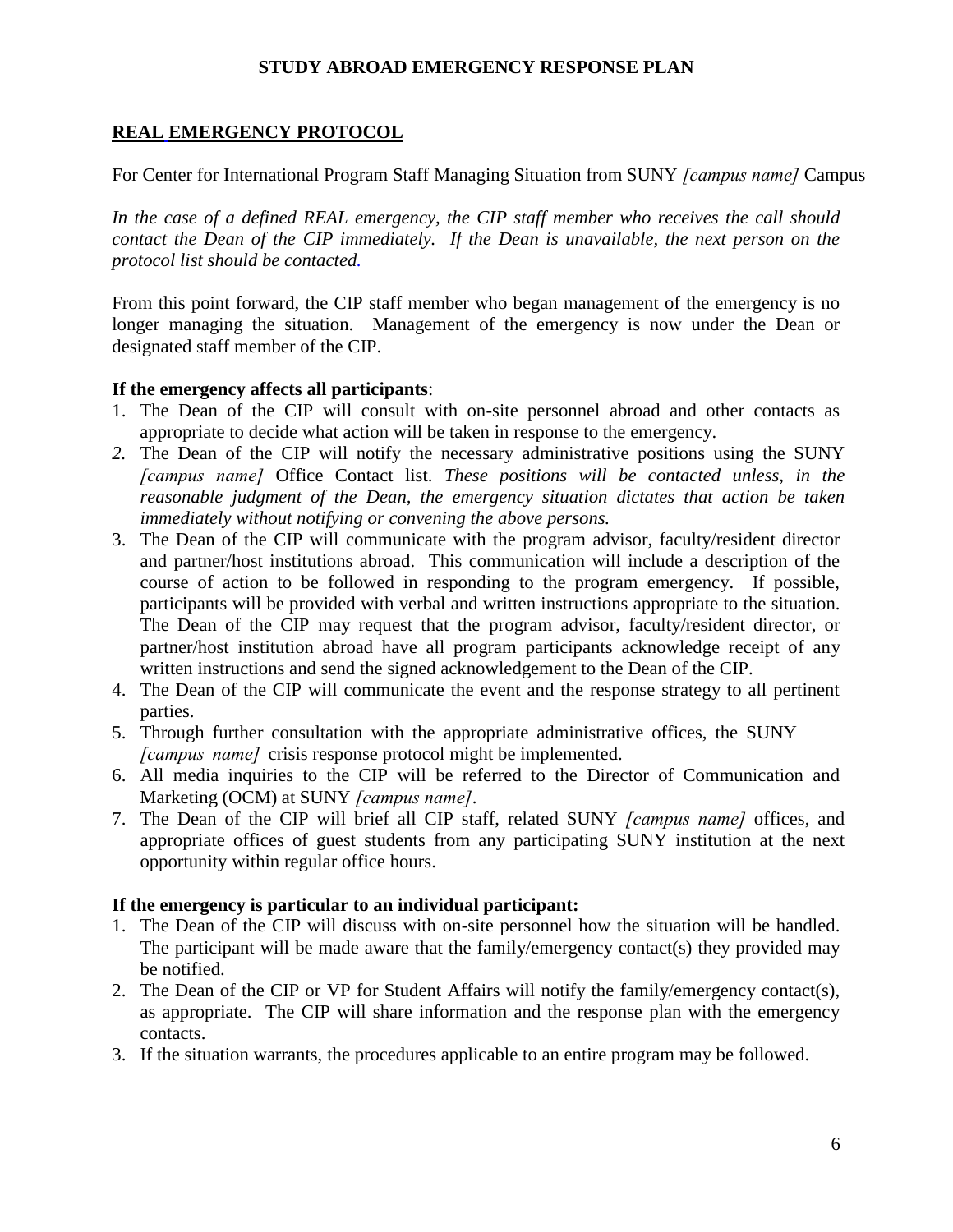#### **Response in specific case: the death of a participant, steps taken in accordance with Student Affairs and the Public Affairs Plan.**

- 1. The Dean of the CIP will contact the VP of Student Affairs.
- 2. Notification of the participant's family/emergency contact is handled by the VP for Student Affairs and the University Police. In the case of a faculty member's death, notification is handled by the appropriate Dean and the University Police.
- 3. The Dean of the CIP will communicate with on-site personnel regarding how the situations will be handled.
- 4. If the situation warrants, the procedures applicable to an entire program (as in A above) may be followed.

#### **If the incident has resulted in widespread rumors:**

- 1. The Dean of the CIP will contact the faculty program director and/or partner institution abroad to clarify details of the situation.
- 2. The Dean of the CIP with assistance from OCM will write a brief statement describing the situation.
- 3. The written statement will be distributed to the President, the Provost, the VP for Student Affairs, the VP for Administration, and other pertinent parties.
- 4. Through consultation with the VP for Student Affairs, the SUNY Emergency Response procedure may be implemented.
- 5. All media inquiries will be referred to Public Affairs.
- 6. The Dean of the CIP and staff members will brief all CIP staff and appropriate SUNY *[campus name]* offices at the next opportunity within regular office hours.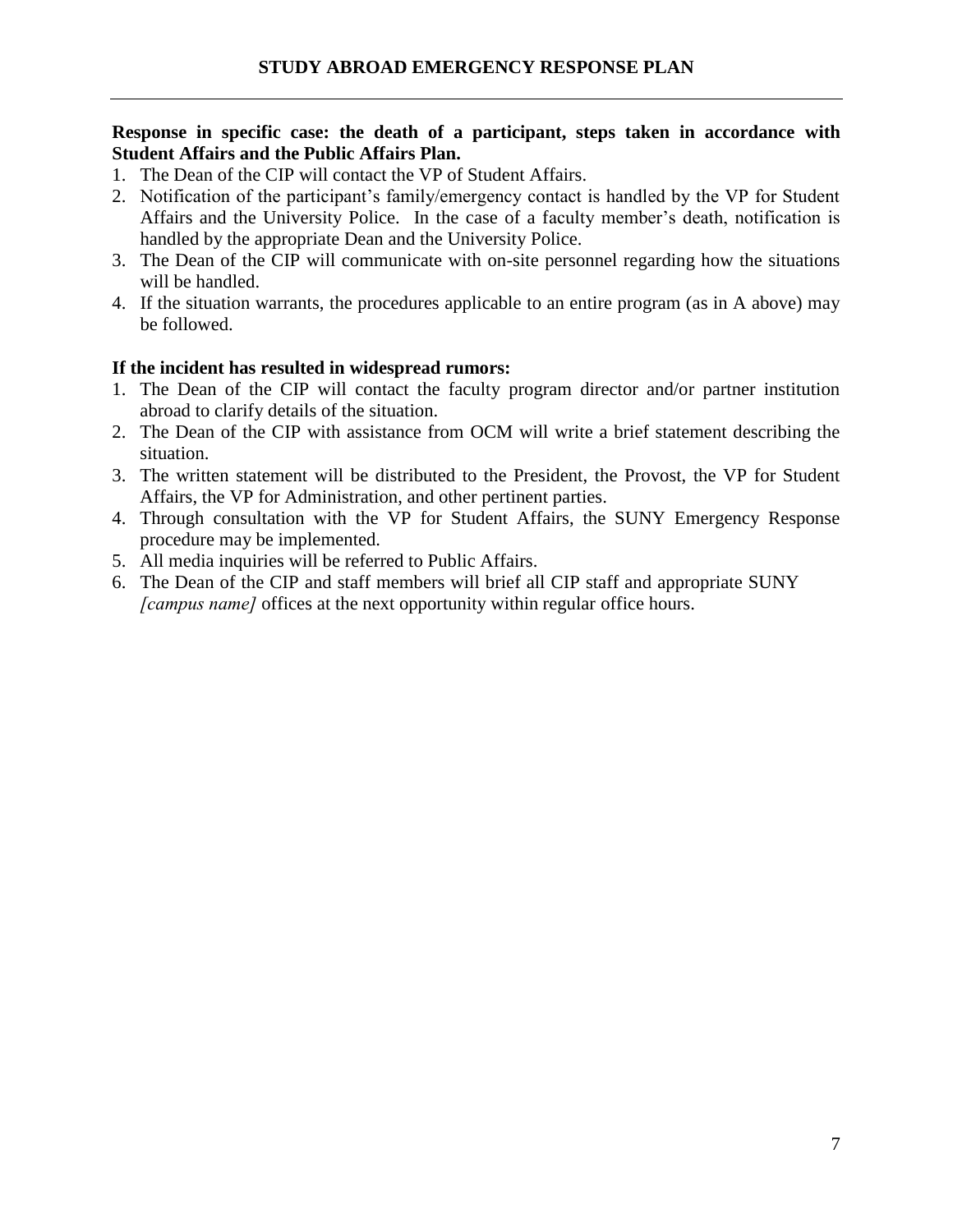#### **SUNY** *[campus name]* **CAMPUS OFFICE CONTACT LIST**

| <b>Position</b>              | <b>Name</b> | <b>Office</b><br><b>Number</b> | <b>Cell Number</b> | <b>Home Number</b> |
|------------------------------|-------------|--------------------------------|--------------------|--------------------|
| <b>Provost</b>               |             |                                |                    |                    |
| <b>Chief of Staff</b>        | t           |                                |                    |                    |
| VP of Student                |             |                                |                    |                    |
| <b>Affairs</b>               |             |                                |                    |                    |
| <b>Dean of Students</b>      |             |                                |                    |                    |
| <b>of</b><br><b>Director</b> |             |                                |                    |                    |
| <b>Communication</b>         |             |                                |                    |                    |
| <b>Marketing</b><br>and      |             |                                |                    |                    |
| (OCM)                        |             |                                |                    |                    |
| <b>University Police</b>     |             |                                |                    |                    |
| <b>Counseling</b>            |             |                                |                    |                    |
| <b>Center</b>                |             |                                |                    |                    |

#### **MAKING AN INTERNATIONAL CALL FROM THE US:**

Dialing from SUNY *[contact name]* to another country:  $9-011$  + country code + area code + local number (If dialing from off-campus, start with 011)

See [www.countrycallingcodes.com](http://www.countrycallingcodes.com/)

#### **HOST COUNTRY PROTOCOL NOTIFICATION**

In addition, the resident director and host/partner institution must be notified of any changes made to the program or its participants as a result of the emergency situation. (See Program Emergency Contact List)

#### **NON-SUNY [campus name] PARTICIPANT PROTOCOL NOTIFICATION**

IMPORTANT NOTE: If the participant is a non-SUNY [campus name} student, the home campus study abroad officer should be contacted. (See SUNY Emergency Contact List)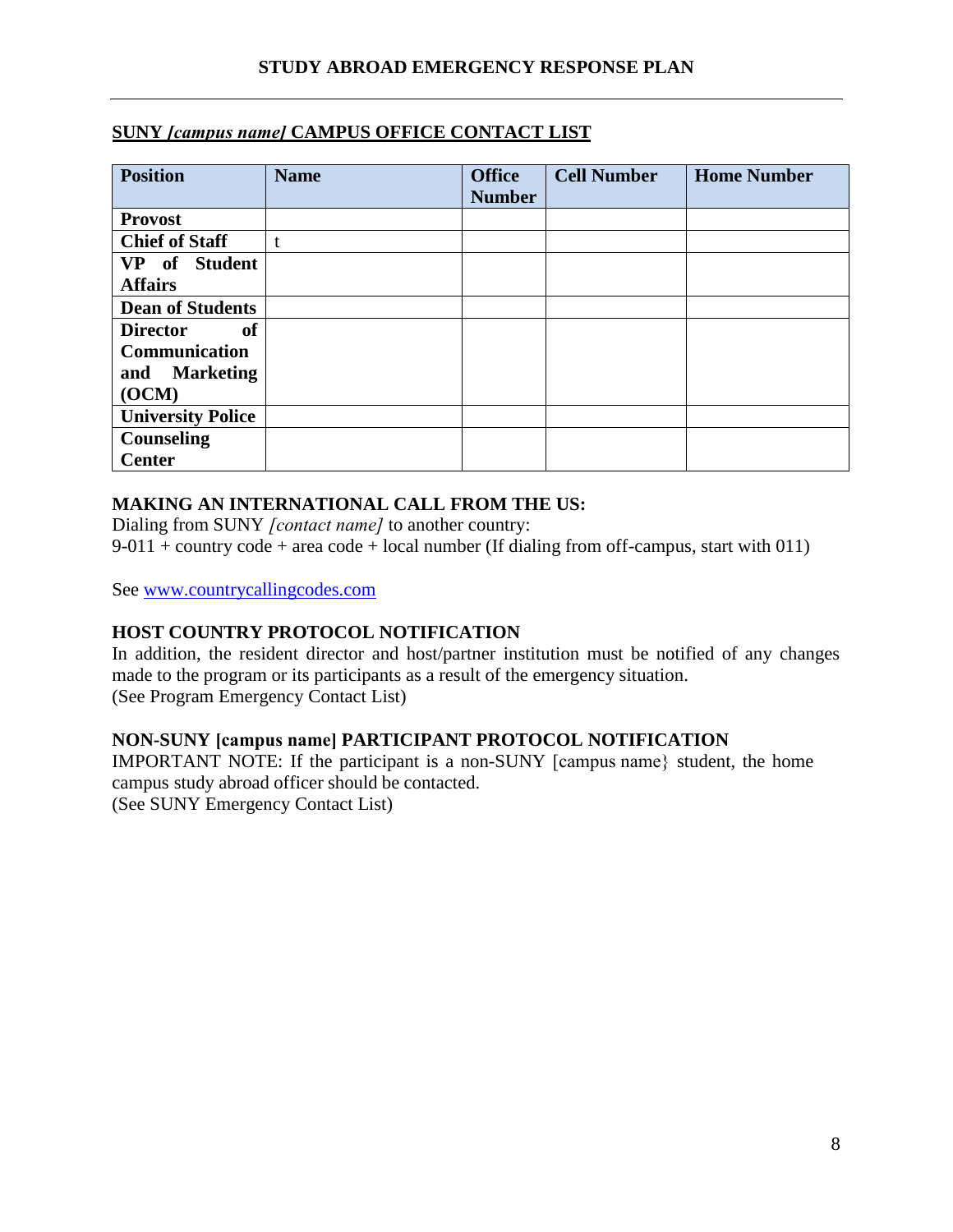# **PERCEIVED EMERGENCY PROTOCOL**

For CIP Staff Managing Situation

A perceived emergency is a situation that is not life-threatening, though it does cause concern, stress, and inconvenience in the life of the program participant, multiple program participants, or all program participants.

The CIP staff member who accepts the call will contact the Study Abroad Advisor who manages the program. The designated CIP Study Abroad Advisor will take over management of the incident will continue to manage the situation until it is resolved. The Dean and other key staff at the CIP should be notified at the next available opportunity during regular office hours, but immediate notification within 24 hours does not need to be made.

If the incident is not an emergency, but requires advice and management:

- 1. The designated CIP staff member in charge who began management of the incident will continue to manage the situation by staying in contact with the faculty leader, resident director and/or host/partner institution, making appropriate referrals, and gathering information helpful to the situation at hand.
- 2. During regular office hours, appropriate CIP resources may be contacted for consultation or direct involvement.

#### **Protocol for Staff Members**

- 1. Fill out an INCOMING EMERGENCY RESPONSE INCIDENT FORM
- 2. Ensure that the participant understands the laws and procedures for dealing with property crimes in the host country and how they may vary from those in the USA. Consult local resources if necessary.
- 3. Assist the participant in reporting the crime to local authorities and (if passport, green card, or other documents stolen) to the US embassy or consulate and/or home country embassy/consulate if the participants is not a US citizen.
- 4. After the student has contacted CIP inquire if they have contacted emergency contact to report situation.
- 5. If the incident took place in host university-owned residence or on campus, notify host institution authorities.
- 6. Provide information and reassurance to other program participants, as appropriate.
- 7. Follow-up with the student as needed.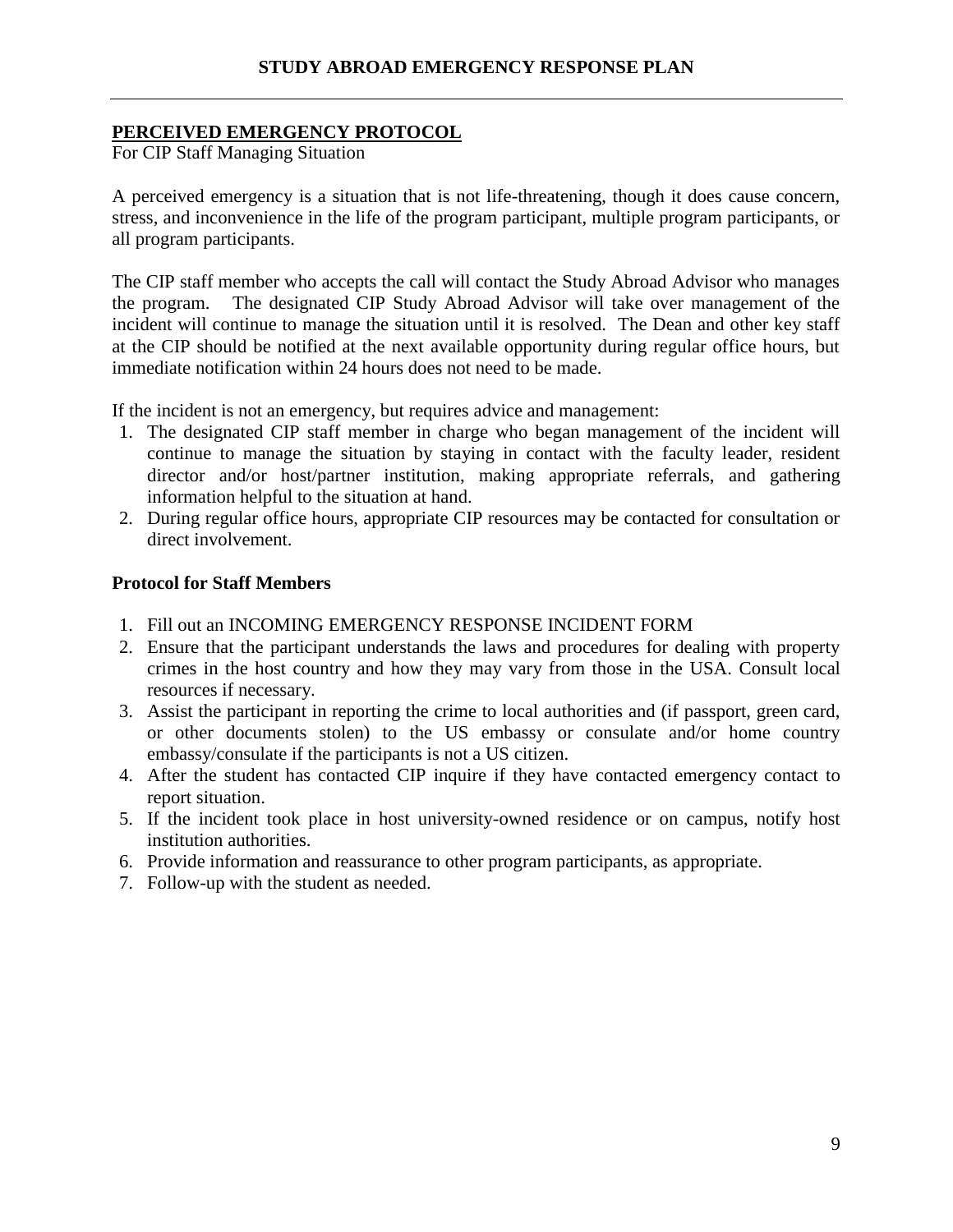# **CIP EMERGENCY CELL PHONE PROTOCOL**

For CIP staff managing situation after business hours or while not in the office

There are 3 CIP emergency cell phones that appointed advisors will carry and answer 24/7. Please refer to the EMERGENCY CALL RESPONSE KIT for managing an emergency calls after hours.

Participants in programs abroad will be provided with information about what is a real emergency and what is a perceived emergency. They will also we provided with all of the CIP emergency numbers. All of this information is available on the CIP website.

#### **CIP Emergency Numbers:**

Code to US from host country + US Country Code + Number

| <b>Name</b> | <b>Position</b>              | <b>Emergency Number</b> |
|-------------|------------------------------|-------------------------|
|             | <b>Study Abroad Advisor</b>  |                         |
|             | <b>Study Abroad Advisor</b>  |                         |
|             | <b>Study Abroad Director</b> |                         |

#### **ALTERNATE NUMBERS:**

In the event that the Emergency Cell Phone Number is inaccessible, participants should contact the following:

| During office hours: CIP Front Desk   |  |
|---------------------------------------|--|
| After office hours: University Police |  |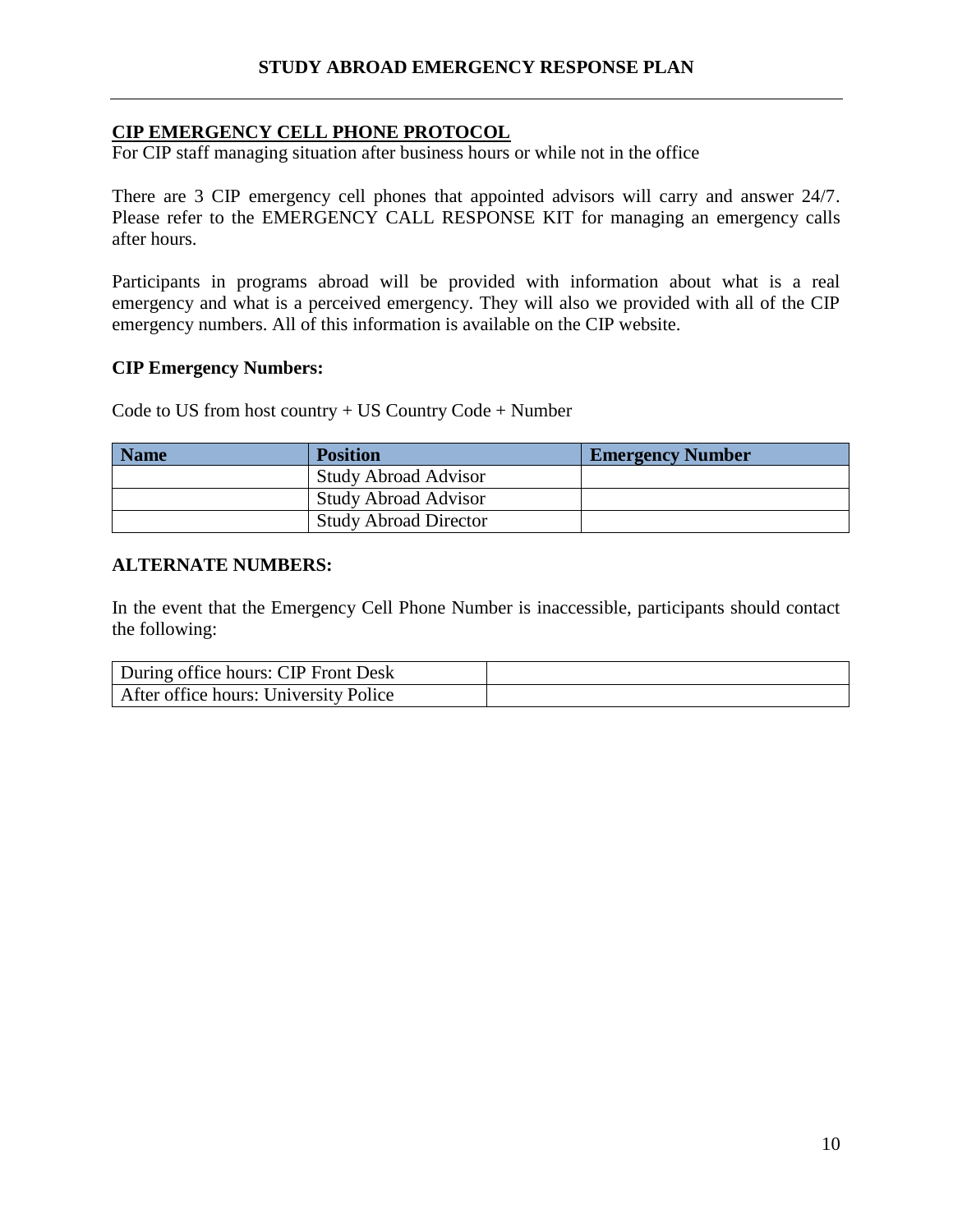#### **EMERGENCY RESOURCES**

#### **US State Department**: [www.state.gov](http://www.state.gov/)

US State Department (Main Line):  $1 - 202 - 647 - 4000$ 

The US State Department Overseas Citizen Services:

- Toll-free in the US,  $1 888 407 4747$
- If call from outside the US, call  $1 202 502 4444$

US State Department Operations Center Office of Crisis Management: 1 – 202 – 647 – 0900

US State Department Counter-Terrorist Office: 1 – 202 – 647 – 9892

**Time Convertor:** <http://www.timeanddate.com/worldclock/>

#### **SAFETI Consortium:** <http://globaled.us/safeti/consortium.asp>

SUNY [campus name] is a member of the SAFETI Consortium (Safety Abroad First-Education Travel Information). This clearinghouse project develops and disseminates resources to support study abroad program development and implementation, emphasizing issues of health and safety. It is a part of the Center for Global Education.

#### **INSURANCE INFORMATION**

#### **Emergency Insurance Carrier**: [www.medexassist.com](http://www.medexassist.com/)

*[insurance]* Assistance Corporation: Comprehensive program to provide you with worldwide 24/7 emergency medical and security assistance when you are 100 or more miles away from your home or college campus.

- 1-800-537-2029
- $\bullet$  1-410-453-6330

#### Reference *[insurance]* Assistance: **Group ID Number [ ]**

#### **HTH Worldwide:** <https://www.hthstudents.com/>

Physicians and prescription drugs worldwide, see Certificate of Coverage for details: [www.haylor.com/student](http://www.haylor.com/student) (Click on the International Student Health Insurance Icon)

- $-1-866-281-1688$
- $-1-610-254-8771$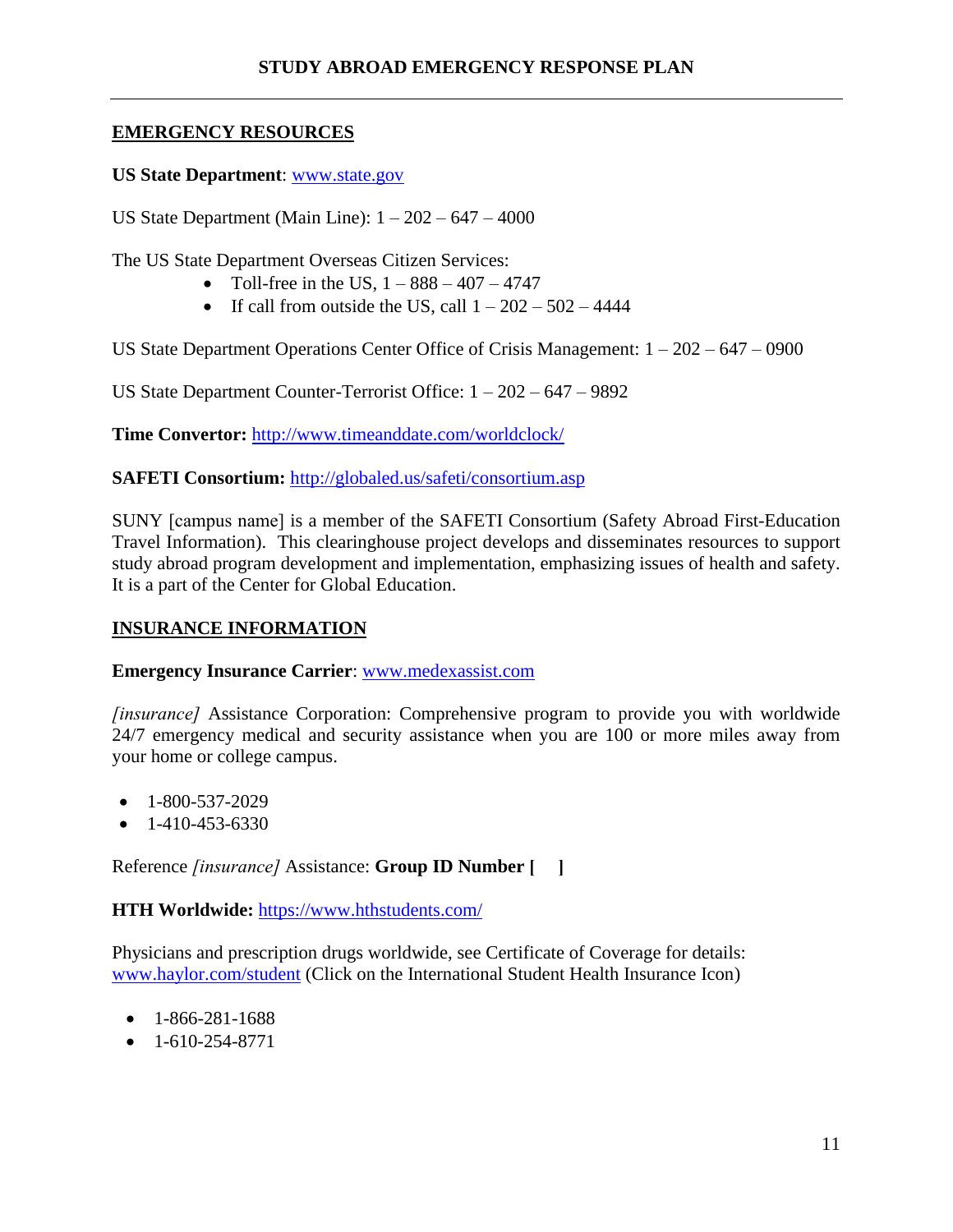# **EMERGENCY CALL RESPONSE KIT: INCOMING EMERGENCY CALL PROTOCOL**

When an emergency call comes into the office or one of the emergency cell phones is it important to remain calm, gather as much information as possible and follow the steps below.

### **STEP ONE: Gathering Information**

- Complete the INCOMING EMERGENCY RESPONSE INCIDENT FORM
- **DO NOT** place the caller on hold until you have completed the form

#### **STEP TWO: Determine type of emergency**

| <b>REAL</b> (life-threatening)                                                                                                                                                                                                                                                                                                                                                  | <b>PERCEIVED</b> (non-life-threatening)                                                                                                                                                                                                                                                                                                                                                                                                                                    |  |  |
|---------------------------------------------------------------------------------------------------------------------------------------------------------------------------------------------------------------------------------------------------------------------------------------------------------------------------------------------------------------------------------|----------------------------------------------------------------------------------------------------------------------------------------------------------------------------------------------------------------------------------------------------------------------------------------------------------------------------------------------------------------------------------------------------------------------------------------------------------------------------|--|--|
| Crisis Emergencies<br>Political/civil unrest<br><b>Terrorist Activity or Threat</b><br>Natural or human disaster (e.g.<br>earthquake, flood, hurricane, fire or<br>nuclear incident)<br>Death<br>Serious physical illness/injury<br>Serious mental illness<br>Sexual/physical Assault<br>Missing participant(s)<br>Arrest<br>Incapacitated program faculty/resident<br>director | Lost/stolen passport<br>Problems with travel documents, such as<br>visas<br>Pick-pocketing/robbery/burglary<br>$\bullet$<br><b>Sickness</b><br>$\bullet$<br>Alcohol/drug abuse<br>$\bullet$<br>Judiciary/violation of campus<br>$\bullet$<br>regulations/infractions<br>Transportation delays/strikes<br>٠<br>Non-compliance issues that may include<br>$\bullet$<br>behavior that could jeopardize the<br>reputation of the program and/or that of<br>SUNY [campus name]. |  |  |

#### **STEP THREE: Transferring the call**

- **Real Emergency** calls will be transferred to the Dean; if the Dean is not available the call will be transferred to the Study Abroad Director. If neither is available contact a CIP first responder, start at the top of the list and work your way down.
- **Perceived Emergencies** will be transferred to the participant's study abroad advisor; if they are unavailable the call will be transferred to the Study Abroad Director. If neither is available contact a CIP first responder, start at the top of the list and work your way down.

#### **STEP FOUR: What happens if you cannot reach anyone at all?**

**Script:** "Only the Dean or his designee may officially respond to your inquiry. I will relay all this information and the Dean or his designee will be in touch with you as soon as possible."

- Complete the Incoming Emergency Response Incident Form below
- Keep trying to contact a CIP First Responder until you reach one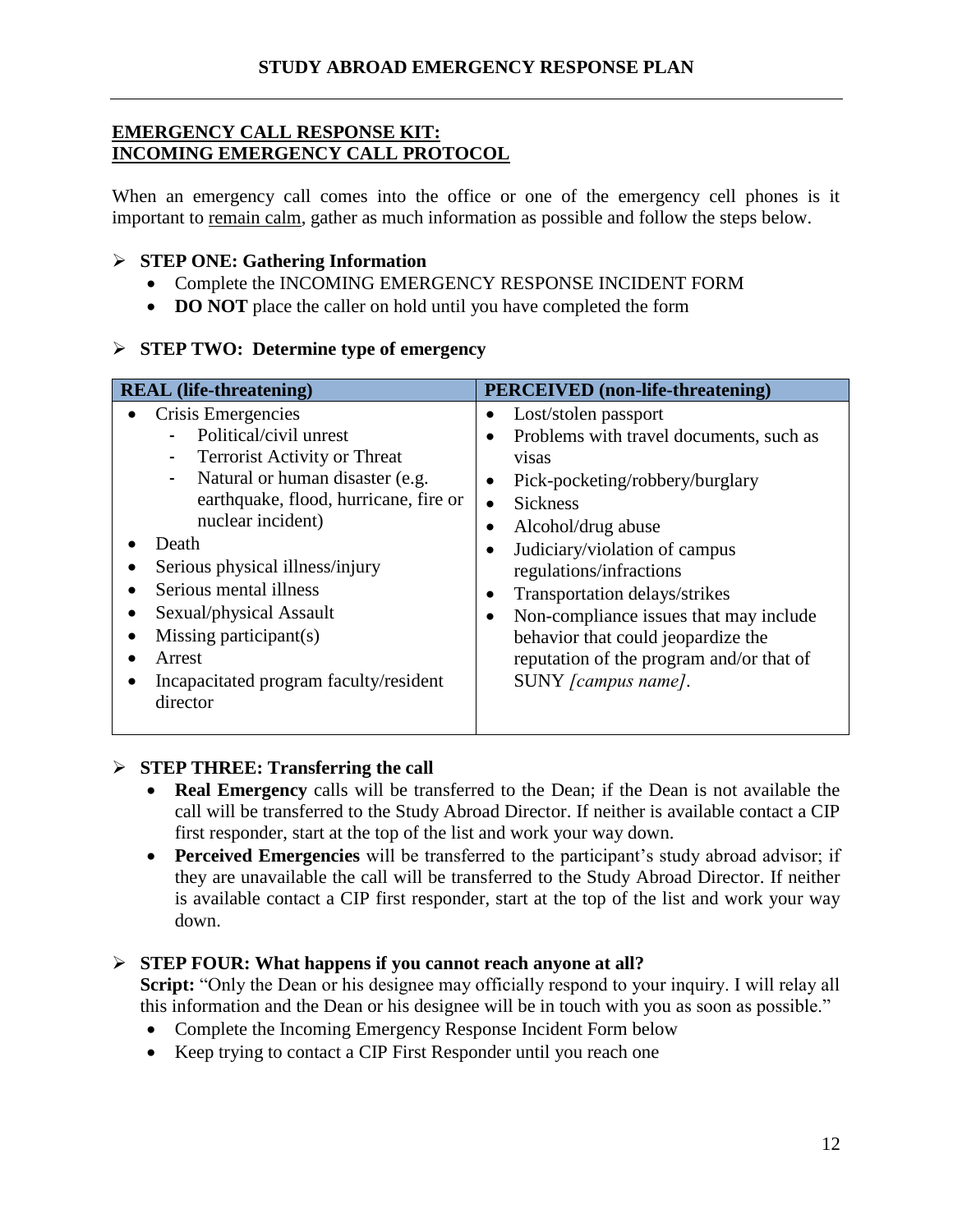# **EMERGENCY CALL RESPONSE KIT: INCOMING EMERGENCY CALL INCIDENT FORM**

|    | call you back as soon as we can."                                                                                                                                                                                                                                                                           |  |  |  |  |  |
|----|-------------------------------------------------------------------------------------------------------------------------------------------------------------------------------------------------------------------------------------------------------------------------------------------------------------|--|--|--|--|--|
|    |                                                                                                                                                                                                                                                                                                             |  |  |  |  |  |
|    | 2. What is your telephone number and how long will you be at this number?                                                                                                                                                                                                                                   |  |  |  |  |  |
|    | ,我们也不会有什么。""我们的人,我们也不会有什么?""我们的人,我们也不会有什么?""我们的人,我们也不会有什么?""我们的人,我们也不会有什么?""我们的人<br>3. Where are you?                                                                                                                                                                                                       |  |  |  |  |  |
| 4. | If call is on behalf of another person                                                                                                                                                                                                                                                                      |  |  |  |  |  |
|    |                                                                                                                                                                                                                                                                                                             |  |  |  |  |  |
|    | b. Where is he/she? $\frac{1}{2}$ $\frac{1}{2}$ $\frac{1}{2}$ $\frac{1}{2}$ $\frac{1}{2}$ $\frac{1}{2}$ $\frac{1}{2}$ $\frac{1}{2}$ $\frac{1}{2}$ $\frac{1}{2}$ $\frac{1}{2}$ $\frac{1}{2}$ $\frac{1}{2}$ $\frac{1}{2}$ $\frac{1}{2}$ $\frac{1}{2}$ $\frac{1}{2}$ $\frac{1}{2}$ $\frac{1}{2}$ $\frac{1}{2}$ |  |  |  |  |  |
|    |                                                                                                                                                                                                                                                                                                             |  |  |  |  |  |
|    |                                                                                                                                                                                                                                                                                                             |  |  |  |  |  |
| 5. | is the problem? (ask them to provide as many details as possible)<br>What                                                                                                                                                                                                                                   |  |  |  |  |  |
| 6. | ,我们也不能在这里的时候,我们也不能在这里的时候,我们也不能会在这里的时候,我们也不能会在这里的时候,我们也不能会在这里的时候,我们也不能会在这里的时候,我们也不                                                                                                                                                                                                                           |  |  |  |  |  |
| 9. | 8. What is the current physical and psychological condition of the affected person(s)<br>When caller will call us back if disconnected (indicate a specific time for both time zones):                                                                                                                      |  |  |  |  |  |
|    | 10. Is the program faculty/resident director aware of the incident?                                                                                                                                                                                                                                         |  |  |  |  |  |

11. Have the local authorities been contacted? \_\_\_\_\_\_\_\_\_\_\_\_\_\_\_\_\_\_\_\_\_\_\_\_\_\_\_\_\_\_\_\_\_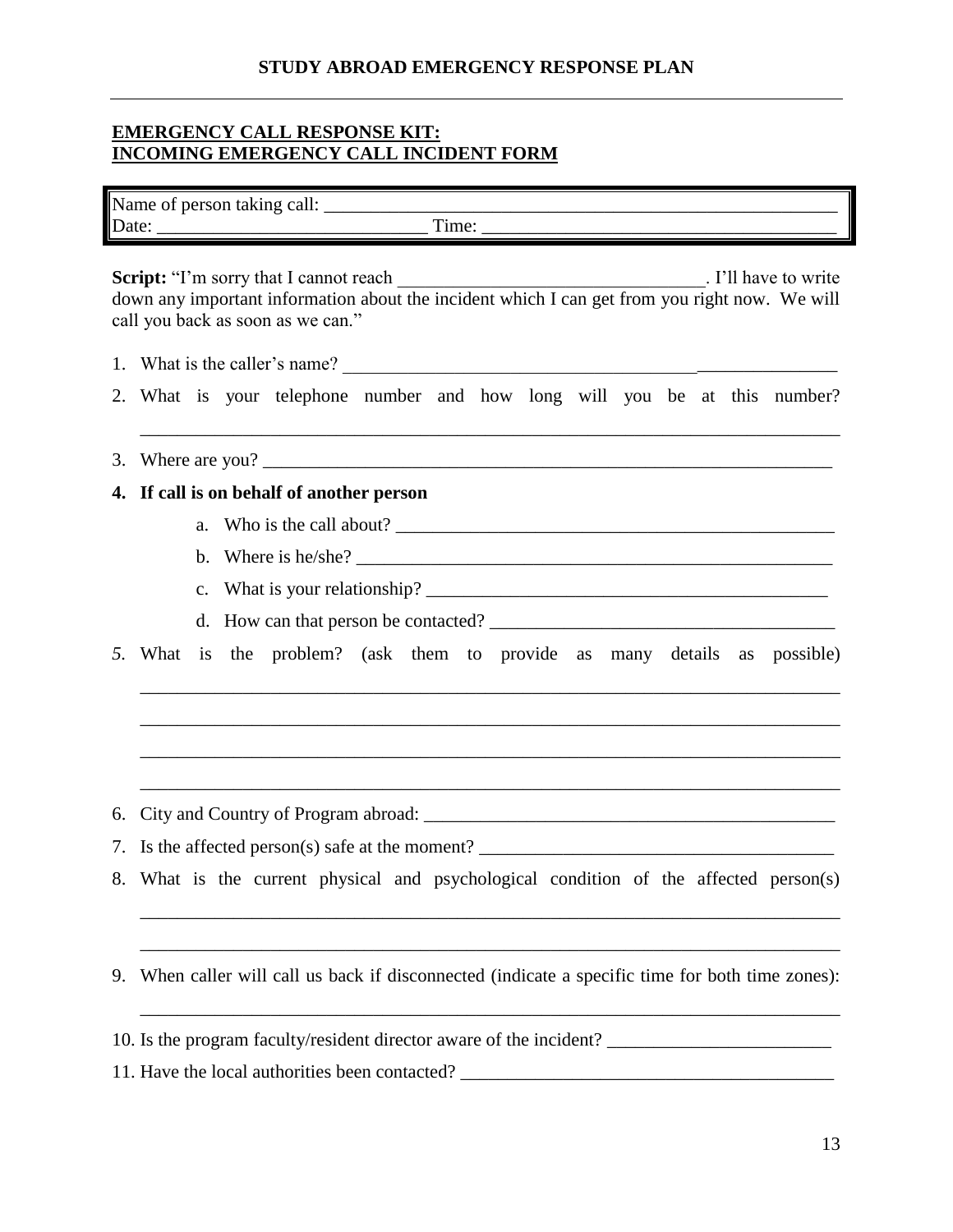| <b>EMERGENCY CALL RESPONSE KIT: CIP FIRST RESPONDER CONTACT LIST</b> |                          |                        |       |       |                    |  |
|----------------------------------------------------------------------|--------------------------|------------------------|-------|-------|--------------------|--|
| <b>POSITION</b>                                                      | <b>NAME</b>              | <b>OFFICE#</b>         | CELL# | HOME# | <b>Emergency</b> # |  |
| Dean/<br>Director                                                    |                          |                        |       |       |                    |  |
| Study<br>Abroad<br>Director                                          |                          |                        |       |       |                    |  |
| Study<br>Abroad<br>Advisor                                           |                          |                        |       |       |                    |  |
| Study<br>Abroad<br>Advisor                                           |                          |                        |       |       |                    |  |
| Associate<br>of<br>Dean<br>CIP                                       |                          |                        |       |       |                    |  |
| Marketing<br>Asst                                                    |                          |                        |       |       |                    |  |
| Asst to the<br>Dean                                                  |                          |                        |       |       |                    |  |
| <b>Other Emergency Numbers</b>                                       |                          |                        |       |       |                    |  |
|                                                                      | <b>University Police</b> |                        |       |       |                    |  |
| <b>Evacuation Insurance</b>                                          |                          |                        |       |       |                    |  |
|                                                                      |                          | <b>Group ID Number</b> |       |       |                    |  |
| <b>HTH</b> Insurance                                                 |                          | 1-610-254-8771         |       |       |                    |  |
| <b>Counseling Center</b>                                             |                          |                        |       |       |                    |  |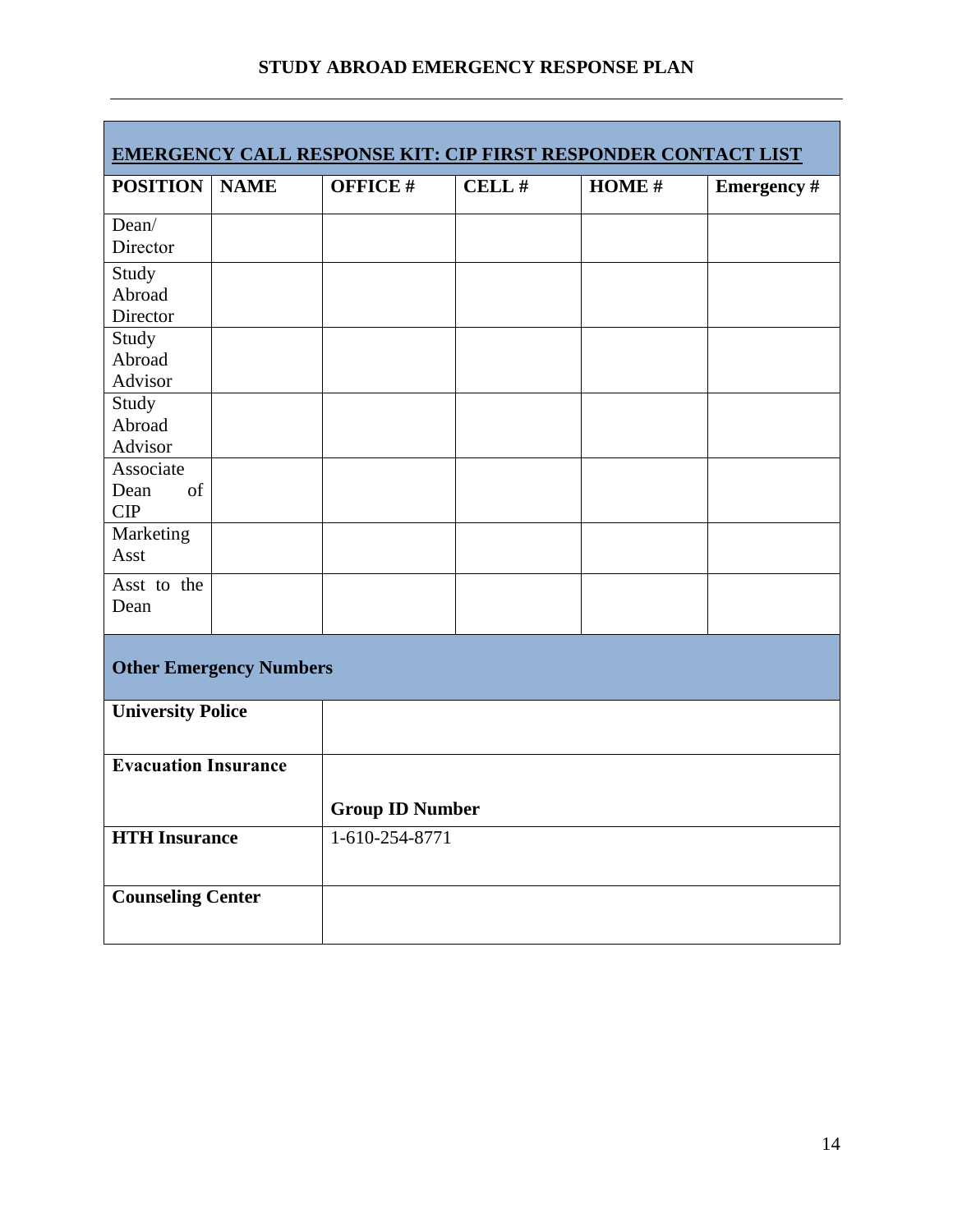### **REAL EMERGENCIES PROTOCOLS:**

#### **MAJOR CRISIS (HUMAN OR NATURAL DISASTER)**

- 1. What happened? Provide as much detail as possible
- 2. Are all students accounted for?

#### **If this is a faculty led program: Is the faculty member with the group? If not is their location known?**

- a. Does anyone need medical attention?
- b. What is the proximity of the event(s) to program participants?
- c. Are the students in a safe location or did they need to be moved?
	- i. Is travel in or out of the region/country being restricted?
		- 1. Should participants be moved within the country?
		- 2. To a neighboring country?
		- 3. To the US?
- d. Is adequate and secure housing available?
	- i. For how long?
	- ii. What housing options are available as a back-up?
	- iii. Are adequate supplies and/or resources available (food, water, medical attention)?
- 3. Have the following parties been contacted?
	- a. Partner/host institution
		- b. Local Authorities
			- i. Have they issued a curfew?
		- c. US Embassy/State Department
			- i. Advised any action for program participants?
			- ii. Are participants aware of this advice, provided by faculty or resident director, in writing if possible?
			- iii. Are all participants following the advised precautions?
- 4. Have participants been in contact with friends or family back home?

#### **If this is a terrorist attack:**

- 5. Who or what is the target of unrest?
- 6. Has any particular nationality, group race or organization been threatened?
- 7. What kind of military, security, or public safety personnel are present? a. How are they behaving with respect to the civilian population?

#### **Follow-Up Steps:**

- 1. Contact *[insurance]* Assistance Corporation by telephone to begin case file and consultation in the event that medical evacuation may be necessary telephone: *[number]* or (from US) *[number]*. If later deemed unnecessary, it can be cancelled. *[insurance]* Assistance Corporation will coordinate communications with staff, the participant's family, and treating physicians and hospitals at the participant's current and final locations, as needed and **instructed**
- 2. Continue communication with the group and monitor the situation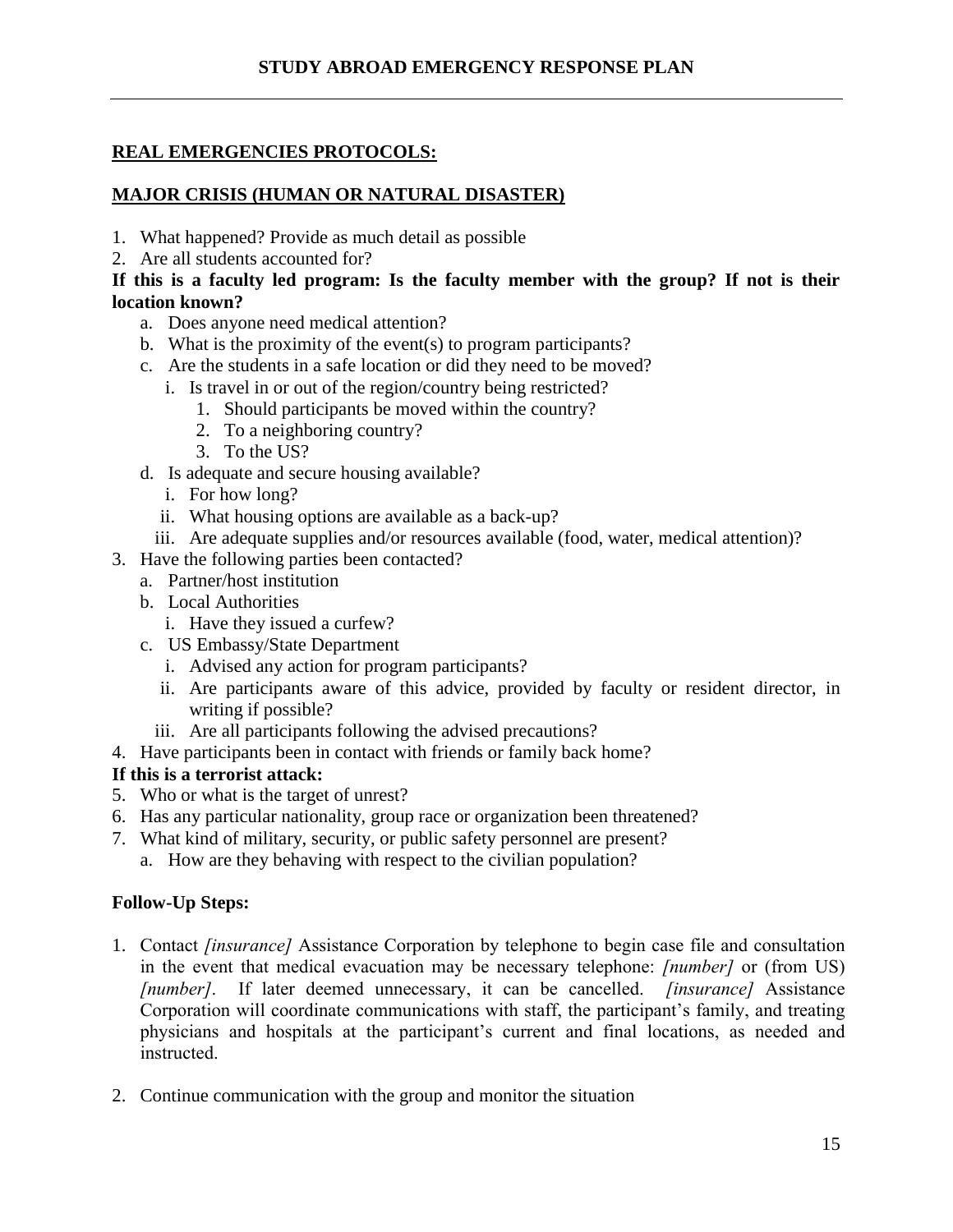# **PARTICIPANT FATALITY**

- 1. Name of deceased?
- 2. When and where did it occur?
- 3. How did it happen?
- 4. Have the participant's emergency contacts been notified?
	- **a. If not, please do not contact them. (Refer to Real Emergency Protocol)**
- 5. Have local authorities or medical personnel been involved at this point?
- 6. Notify host institution authorities.
- 7. What is the physical and emotional status of the rest of the group?

# **Follow–Up Steps:**

- 1. Contact *[insurance]* Assistance Corporation by telephone to begin case file and consultation in the event that medical evacuation may be necessary telephone: *[number]* or (from US) *[number]*. If later deemed unnecessary, it can be cancelled. *[insurance]* Assistance Corporation will coordinate communications with staff, the participant's family, and treating physicians and hospitals at the participant's current and final locations, as needed and instructed.
- 2. Arrange for counseling services to be available and/or accessible to students on program as soon as possible. It may be necessary to provide counseling services to students on campus at SUNY *[campus name]* as well as those at the study abroad site.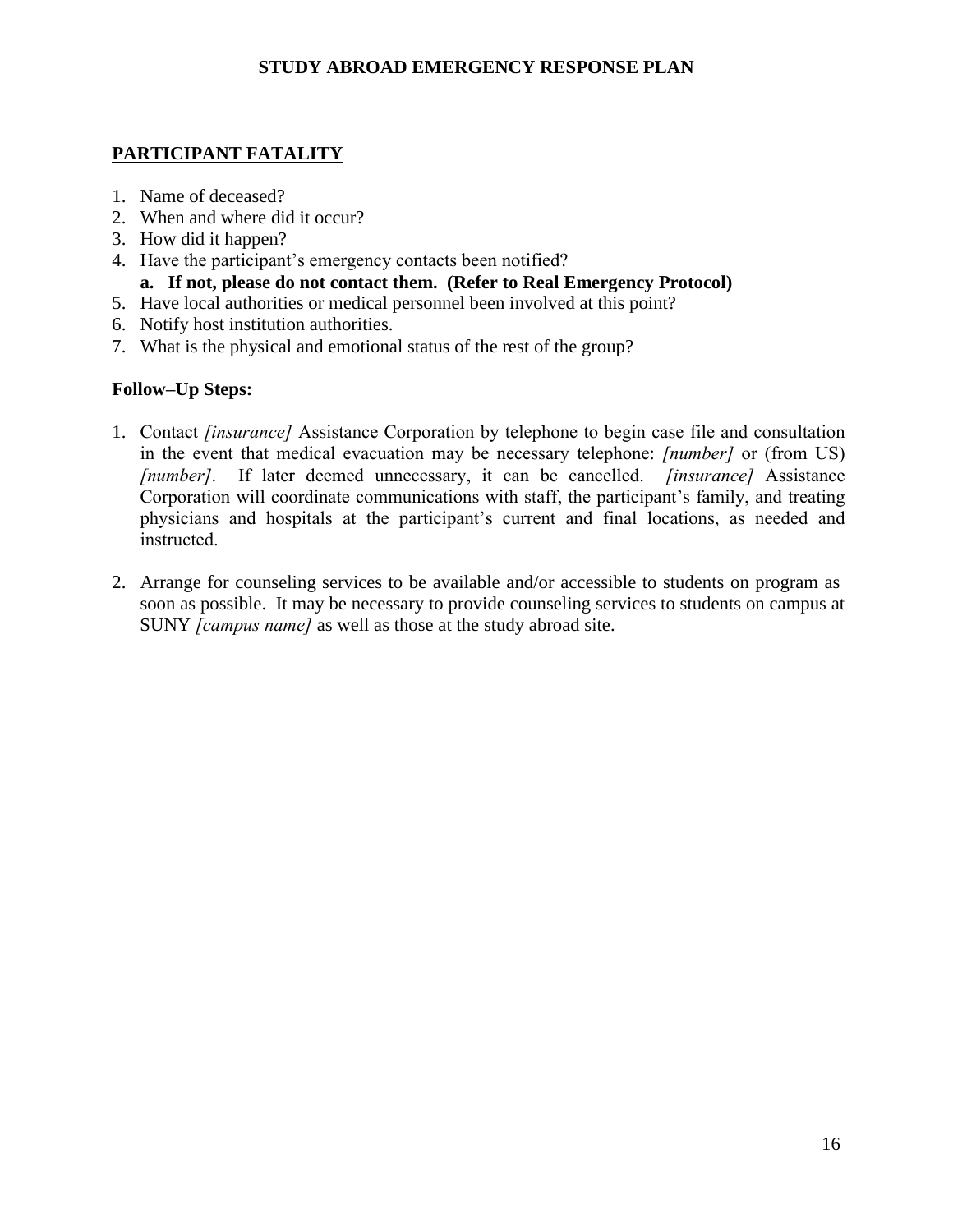# **SERIOUS PHYSICAL ILLNESS OR INJURY, ASSAULT (PHYSICAL OR SEXUAL)**

- 1. Name of Participant?
- 2. Is the participant conscious?
- 3. What is the current mental and physical condition of the participant?
- 4. Where has the participant been taken and by whom?
- 5. What medical treatment has been received?
	- a. Assist participant in locating medical care, if not already done.
- 6. What is the contact information for any attending physician (name, telephone, e-mail)?
- 7. Does the attending physician speak English?
	- a. If not, what language? How is communication with the participant being facilitated?
- 8. Was there a pre-existing condition that was treated by a physician in the US?
- 9. What is the diagnosis?
- 10. What is the prescribed treatment?
- 11. What is the prognosis?

# 12. **If the physical injury is the result of an assault (physical or sexual):**

- a. If rape, have tests been conducted (STDs, AIDS, pregnancy, DNA)?
- b. Has local law enforcement been notified?
- c. Has the US Embassy been contacted?
- d. Does the victim indicate a desire to pursue legal action against the perpetrator? Is this a legal option?
- e. Is counseling available? In English?
- 13. Are other participants at risk? Is quarantine necessary?
- 14. Is the faculty leader/resident director or host/partner institution aware of the situation?

# **If the person in question the Faculty Leader or Resident Director asks the following:**

- a. Will the Program Director be able to continue for the duration of the program?
- b. Is the emergency action plan, drafted by the Program Director, in place?
- c. Is a secondary Program Director/Group Leader or other emergency liaison now managing the on-site situation and the other program participants? If so, who is this person and what is their contact information?
- 15. Does the participant want to return to the US?
- 16. What are the consequences of returning to the US and is the participant aware of them?
- 17. If participant gives consent, arrange to notify his/her family or emergency contact. (Note that notification of family or emergency contact may be obligatory in some countries.)
- 18. Is airlift or medical evacuation a desirable and viable action?

#### **Other Considerations**

Provide support to the participant and try to clarify the extent to which the student wishes to involve or not involve local authorities (university, local police, etc.) If the participants wishes to make a police report, provide support and assistance as necessary.

#### **The following considerations pertain to sexual assault cases:**

 Ensure that the participant understands the laws and procedures for dealing with sexual assault in the host country and how they may vary from those in the US. Consult local resources if necessary.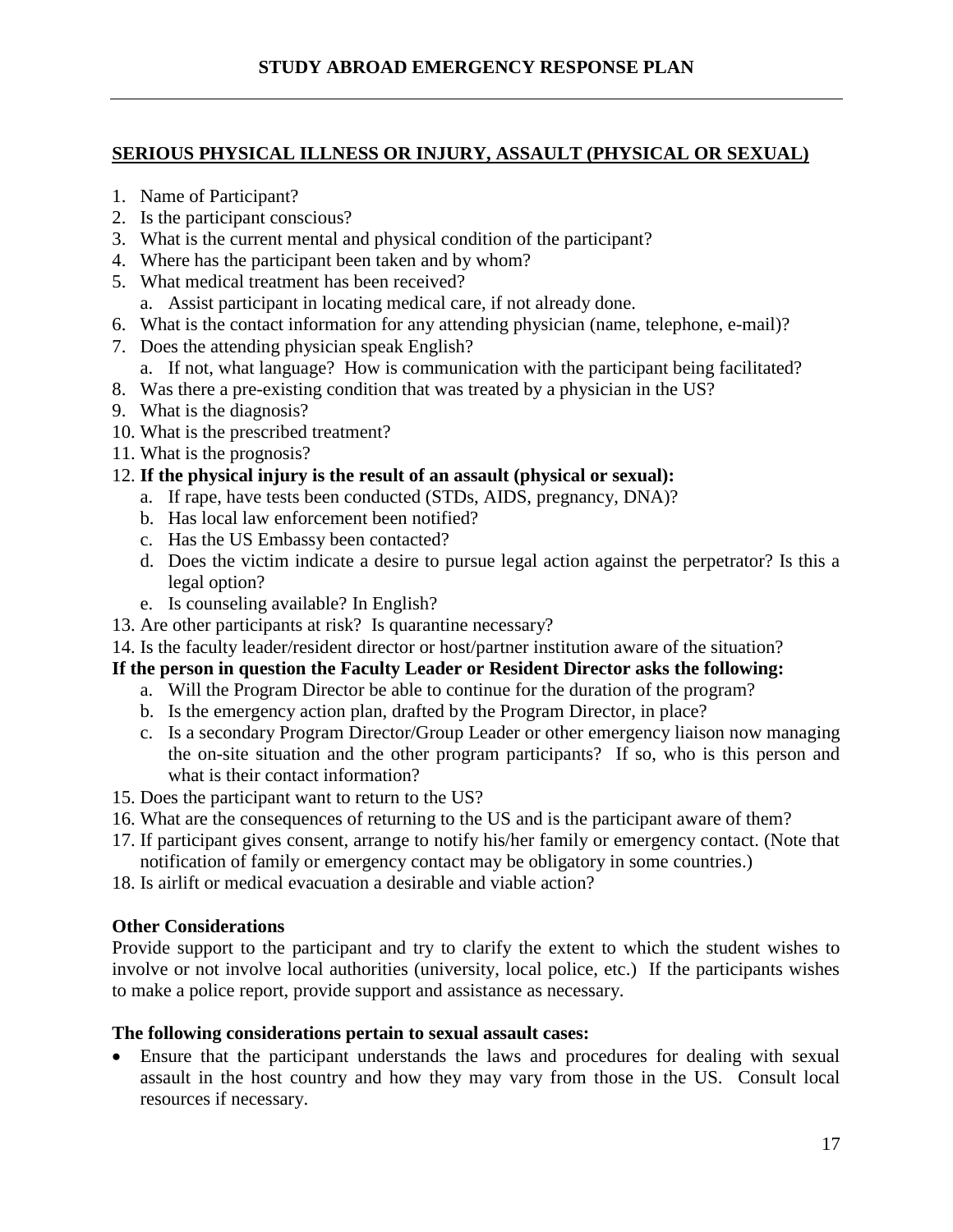- Encourage the participant to visit a rape crisis center, if available locally. If the participant agrees, escort him/her or arrange for transportation.
- If no rape crisis center is available, encourage the participant to seek counseling of some kind and him/her in obtaining counseling services. If no counselor specializing in this area is available locally, you may be able to obtain referrals through *[insurance]* assistance Corporation, or to arrange counseling by telephone or email from the participant's home campus rape crisis services.

#### **If participant declines assistance**

- Please note that national or regional laws may prevail which mandate that the participant be taken to a facility which provides assistance. Escort or arrange for transport of the participant to his/her residence or other safe location (friends' residence, etc.)
- Let participant know that you will contact him/her later to see if assistance is needed.
- Ensure that the participant has contact information for local hospital, counseling, rape crisis resources (as available), and law enforcement.

#### **Follow-Up Steps:**

- 1. Contact *[insurance]* Assistance Corporation by telephone to begin case file and consultation in the event that medical evacuation may be necessary telephone: *[number]* or (from US) *[number]*. If later deemed unnecessary, it can be cancelled. *[insurance]* Assistance Corporation will coordinate communications with staff, the participant's family, and treating physicians and hospitals at the participant's current and final locations, as needed and instructed.
- 2. If needed, arrange for emergency loan to cover student health costs. Contact the Dean of International Programs within 24 hours to notify/ask any questions.
- 3. Monitor the participant's treatment, in consultation with treating physician, and update relevant parties as needed.
- 4. Depending on the type of program and extent of injury/illness, notify the participant's academic advisor or departmental faculty, as applicable, in order to make necessary academic arrangements to complete the course of study.
- 5. If injury or illness took place in host university-owned residence or on campus, notify host institution authorities and, as applicable, make necessary academic arrangements to complete the course of study.
- 6. If medical evacuation is necessary, arrange for packing and shipping of the participant's belongings to the home address in consultation with the family and/or participant.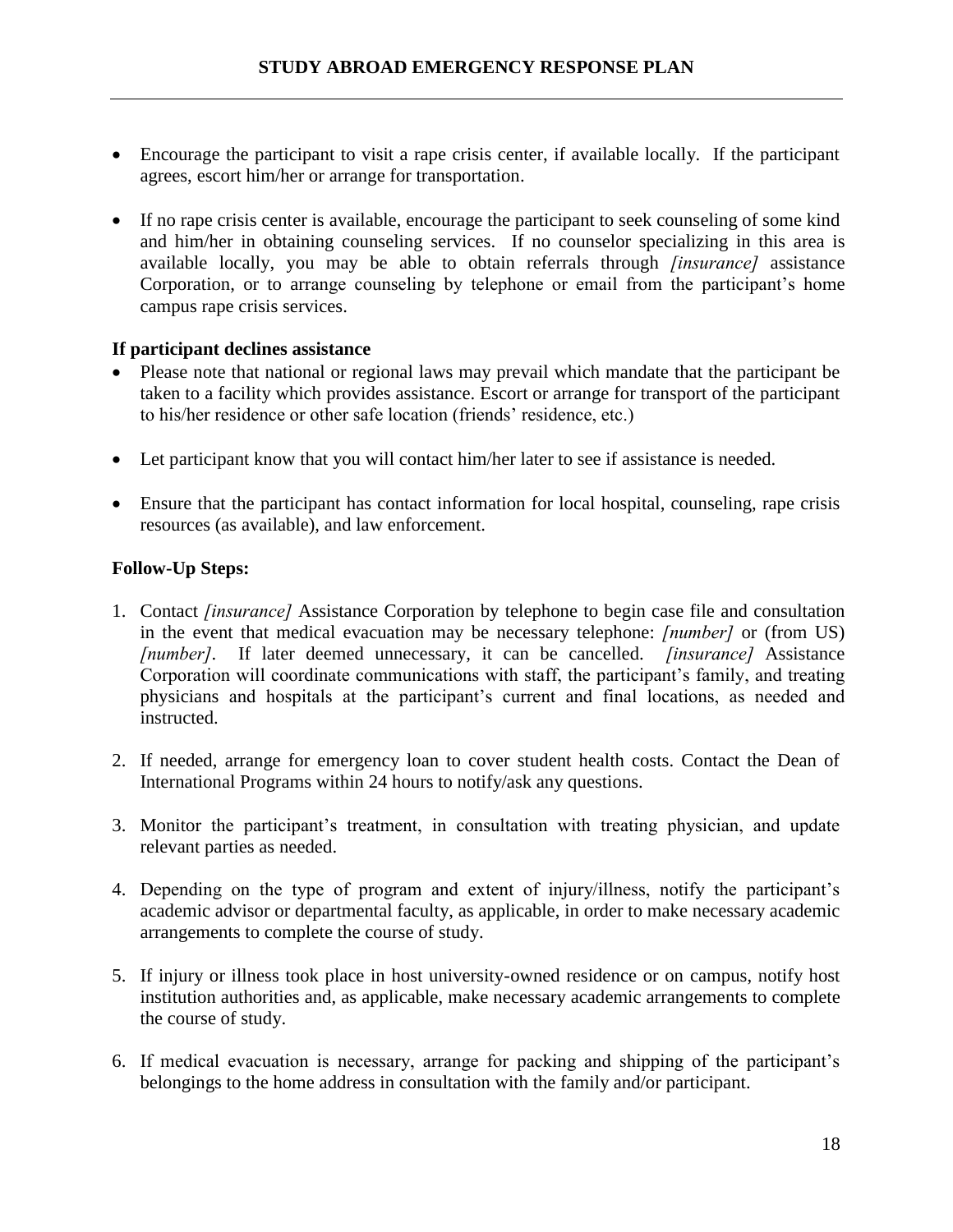# **SERIOUS MENTAL ILLNESS**

- 1. Name of Participant?
- 2. What is the current mental and physical condition of the participant?
- 3. Is the program faculty/resident director at the partner institution aware of the situation?
- 4. Where has the participant been taken and by whom?
- 5. What medical treatment has been received?
	- a. Assist participant in locating medical care, if not already done.
- 6. Does the attending physician speak English? If not, what language?
	- a. How is communication with the participant being facilitated?
	- b. What is the contact information for any attending physician (name, address, telephone, fax, e-mail)?
- 7. Was there a pre-existing condition that was treated by a physician in the US?
- 8. What is the diagnosis?
- 9. What is the prescribed treatment?
- 10. What is the prognosis?
- 11. Are other participants at risk?
- 12. Does the participant want to return to the US?
- 13. What are the consequences of returning to the US?
- a. Is the participant aware of these consequences?
- 14. Have emergency contacts been notified?
- 15. Is airlift or medical evacuation a desirable and viable action?

# **Follow-Up Steps:**

- 1. Contact *[insurance]* Assistance Corporation by telephone to begin case file and consultation in the event that medical evacuation may be necessary telephone: *[number]* or (from US) *[number]*. If later deemed unnecessary, it can be cancelled. *[insurance]* Assistance Corporation will coordinate communications with staff, the participant's family, and treating physicians and hospitals at the participant's current and final locations, as needed and **instructed**
- 2. If needed, arrange for emergency loan to cover student health costs.
- 3. Monitor the participant's treatment, in consultation with treating physician, and update relevant parties as needed.
- 4. Notify the following parties if necessary:
	- a. SUNY *[campus name]* Psychological Counseling Center: *[phone number]*
	- b. Host institution
	- c. Brief other students in the program as appropriate and as given consent by the student who is ill. (Arrange for access to counseling services if needed for friends/roommates/other participants.)
	- d. The participant's academic department(s)/professor(s), as applicable, to make necessary academic arrangements to complete the course of study.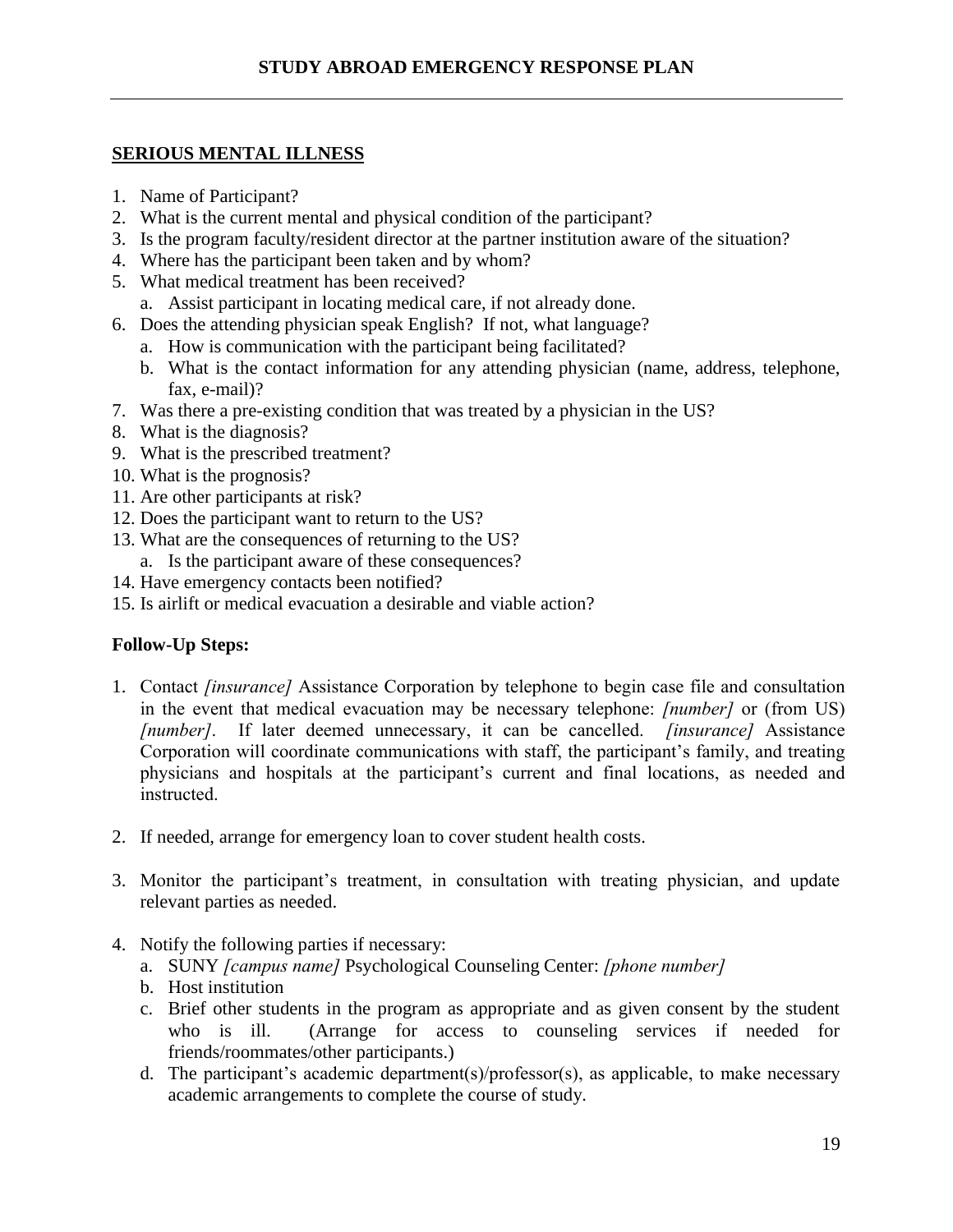#### **Trouble-Shooting Steps:**

#### **If participant will not agree to seek help and appears to be a danger to self or others**:

- Maintain direct contact with student and continue to encourage them to seek help.
- Assess who might be called upon to persuade the student to seek help (family member, friend, roommate, and therapist) and work with them, maintaining student's confidentiality to the extent possible given that safety is the primary concern.
- Consult local resources (psychiatric services, drug counseling services, authorities, local or campus police, etc.) regarding involuntary commitment options, if any. *According to the laws of the country the student may be involuntarily committed to a hospital or other institution.*
- If (in consultation with Dean of the CIP) the decision is made to involuntarily withdraw/dismiss student from program, give the participant written notification of that withdrawal/dismissal, fixing, in that notice, a date certain when that dismissal is to occur.

#### **If participant will not agree to seek help and does not appear to be a danger to self or others**:

- Maintain direct contact with student and continue to encourage them to seek help. Monitor the situation carefully and frequently.
- Assess who might be called upon to persuade the student to seek help (family member, friend, roommate, and therapist) and work with them, maintaining student's confidentiality to the extent possible given that safety is the primary concern.
- Establish behavioral limits and enforce them to the extent possible.
- If disruptive and/or potentially dangerous behavior persists and/or appears to be increasing see the section above titled "If student will not agree to seek help and appears to be a danger to self or others".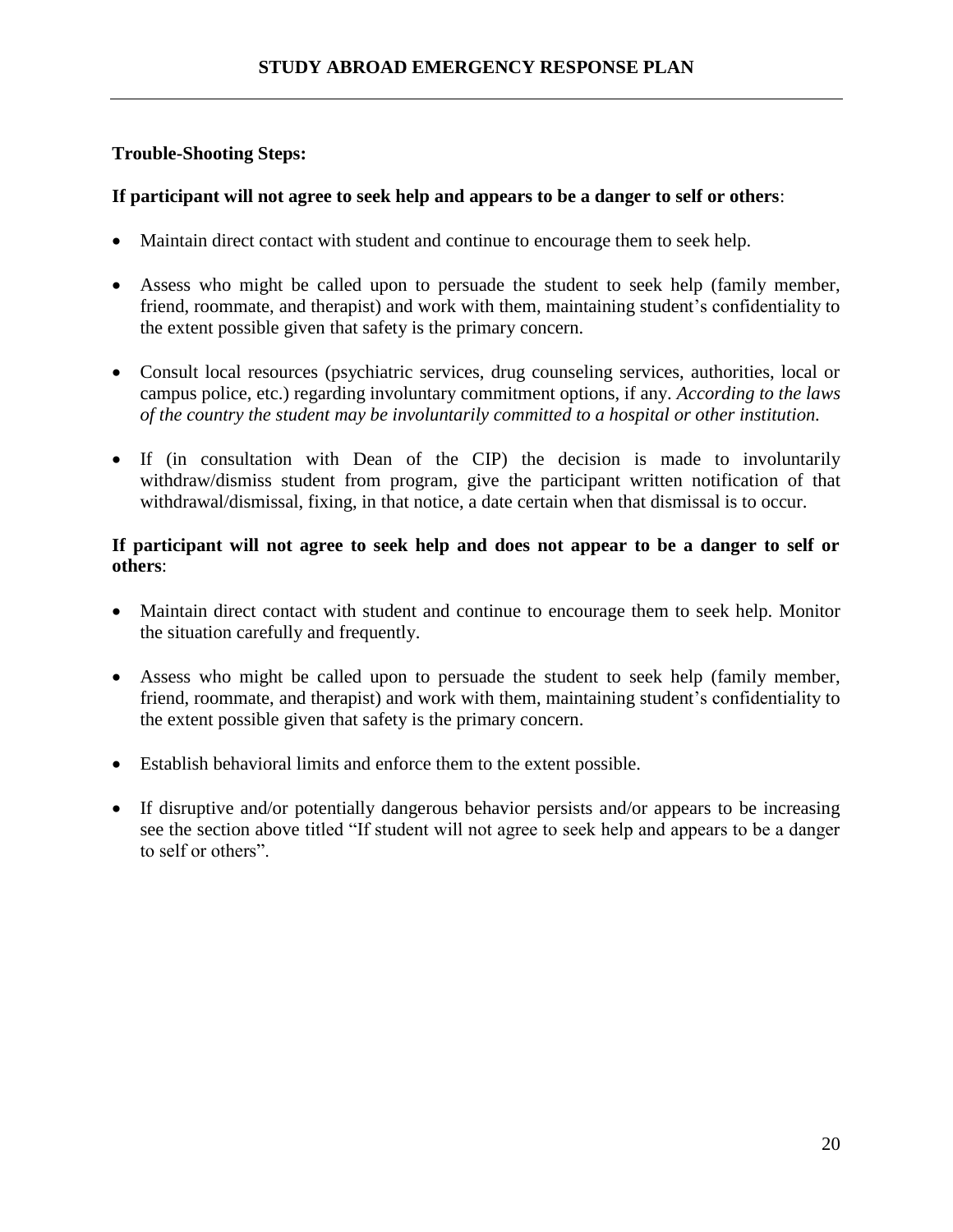# **MISSING PARTICIPANT**

- 1. Name of participant?
- 2. When was the participant last seen?
- 3. By whom was the participant last seen?
- 4. Does anyone have information regarding the participant's whereabouts?
- 5. Have you attempted to contact the participant?
- 6. If the participant left and was expected to return, what were the date and time of the expected return?
- 7. Was anyone seen with the participant?
- 8. Was there anything suspicious about the situation?
	- a. Do you think this is a possible kidnapping?
- 9. Have local authorities been notified?
	- a. Is there a case number?
	- b. Are search and rescue services available on-site?
- 10. Has the US Embassy been contacted?
	- a. What has their response been?
	- b. What is their advice?
	- c. Remain in contact with the US Embassy officer assigned to the participant and monitor the situation.
- 11. Have emergency contacts been notified?

# **Follow-Up Steps:**

- 1. Provide information and reassurance to other program participants as appropriate.
- 2. When the participant is located, notify all involved on-site as well as the Dean of the CIP.
- 3. If the participant is injured, physically or mentally ill see the appropriate section of this protocol for additional steps.
- 4. Contact *[insurance]* Assistance Corporation by telephone to begin case file and consultation in the event that medical evacuation may be necessary telephone: *[number]* or (from US) *[number]*. If later deemed unnecessary, it can be cancelled. *[insurance]* Assistance Corporation will coordinate communications with staff, the participant's family, and treating physicians and hospitals at the participant's current and final locations, as needed and instructed..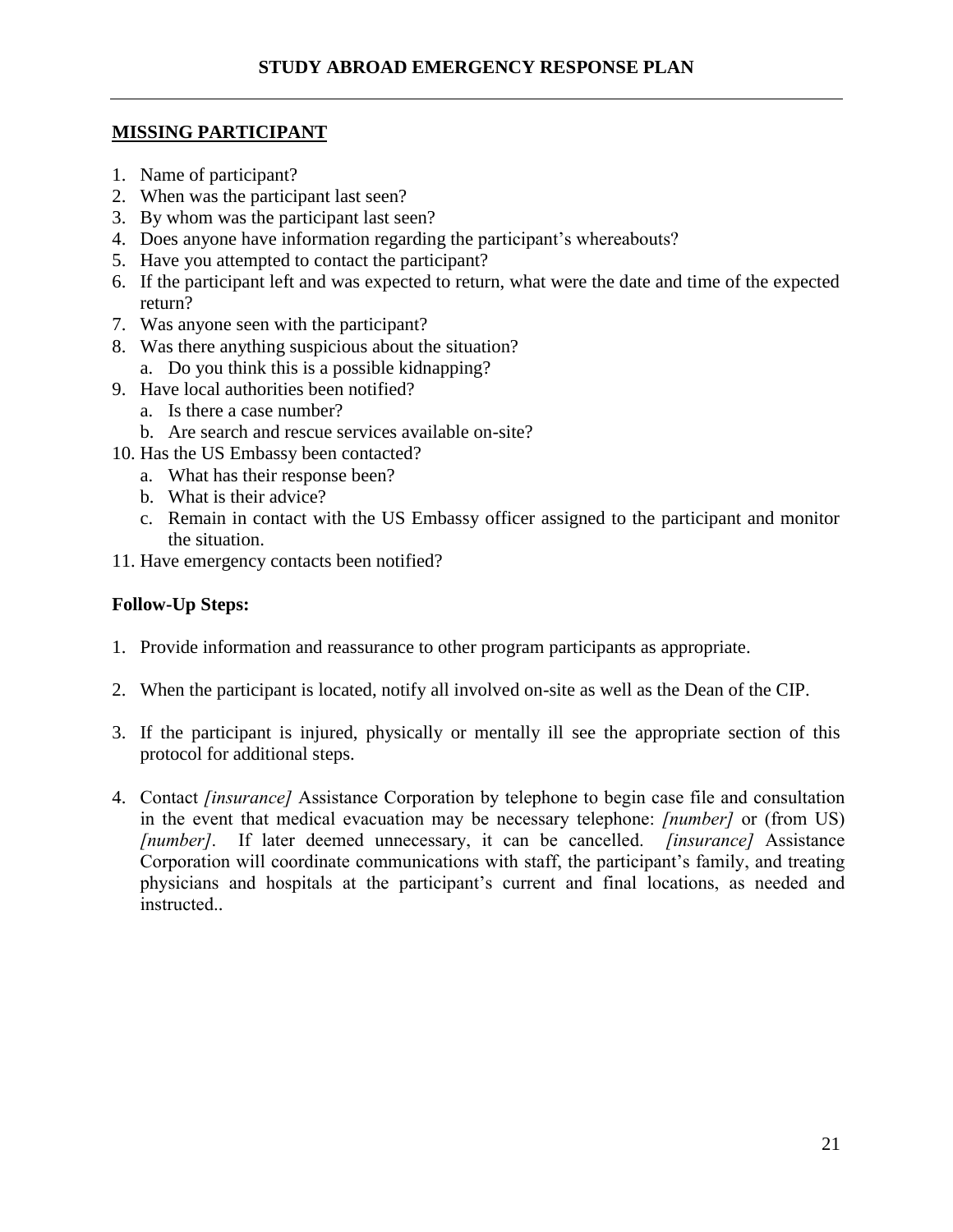# **ARREST**

- 1. Name of participant?
- 2. Has the participant been detained?
- 3. What agency made the arrest (names, addresses, and telephone numbers)? a. Is there a case number?
- 4. What are the charges?
- 5. What rights have been granted?
	- a. Is the participant entitled to place a telephone call?
	- b. Is there a presumption of innocence until proven guilty?
	- c. Is bail available?
	- d. Is legal counsel available?
		- i. Request names of lawyers who can assist the participant
- 6. Who has been in contact with the participant?
- 7. Has the US Embassy been notified?
	- a. What has their response been?
	- b. What is their advice?
	- c. Remain in contact with the US Embassy officer assigned to the participant and monitor the situation.
	- d. *If the participant is not a US citizen or permanent resident, contact embassy of citizenship regarding legal assistance option.*

# **Follow-Up Steps:**

1. Have someone (partner university, site director, faculty leader) visit the participant as soon as possible, provide him or her with legal contacts, and explain any legal procedures, especially those that may be different from those in the US.